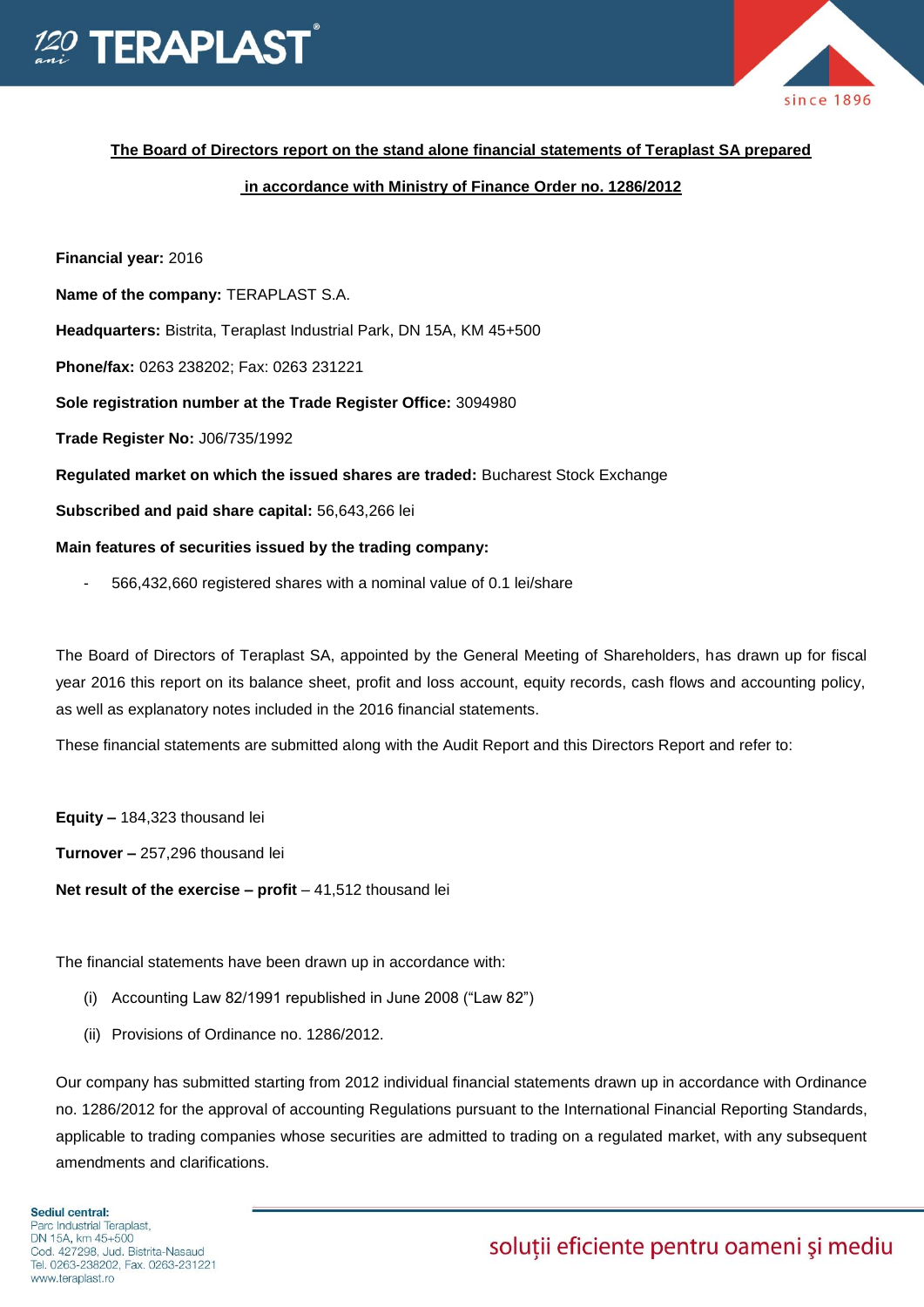Teraplast has been audited by KPMG Audit SRL, independent auditor. The audit results are presented in the Report of independent auditor KPMG Audit SRL.

# **1. Business analysis**

#### *1.1. a) Description of the basic business activity of the company:*

Our company is operating based on Company Law 31 / 1990 (with subsequent amendments and additions) and the Stock-market Law 297/2004. According to Item 6 of the Memorandum of Association our field of activity is: "Manufacture of plastic plates, sheets, tubes and profiles".

#### *b) Date of establishment:*

Teraplast S.A. is a joint-stock company established in Romania in 1992 by taking over the activities carried out by *Intreprinderea de Materiale de Constructii Bistrita* [Building Materials Company of Bistrita].

#### *c) Mergers or significant reorganisation of the Company or its controlled companies during the fiscal year:*

Teraplast is a company with Romanian majority capital, being listed on the Bucharest Stock Exchange since 2008. The subscribed and paid-in capital at the end of fiscal year 2016 is of 56,643,266 lei. The shareholders' structure at the end of the assessed period is the following:



Teraplast (TRP) is currently one of the leading Romanian manufacturers for the construction, fittings and arrangement market. Our company's product portfolio covers three lines of business: Fittings & Arrangement, Joinery profiles and Granules. The Thermal Insulation line of business has been transferred, as of April 2015, to a separate entity – Teraglass. Teraplast owns manufacturing facilities divided to a PVC plant (PVC pipe department, PVC panel department, PVC joinery profile department, PVC granules department) and the Polyolefin plant (PE manhole and storage tanks department, PVC & PP fittings department and PP tubes department).

The subsidiaries of the Group in which Teraplast has direct holding are: Politub SA, TeraSteel SA, Teraglass Bistrita SRL and Teraplast Logistic SRL.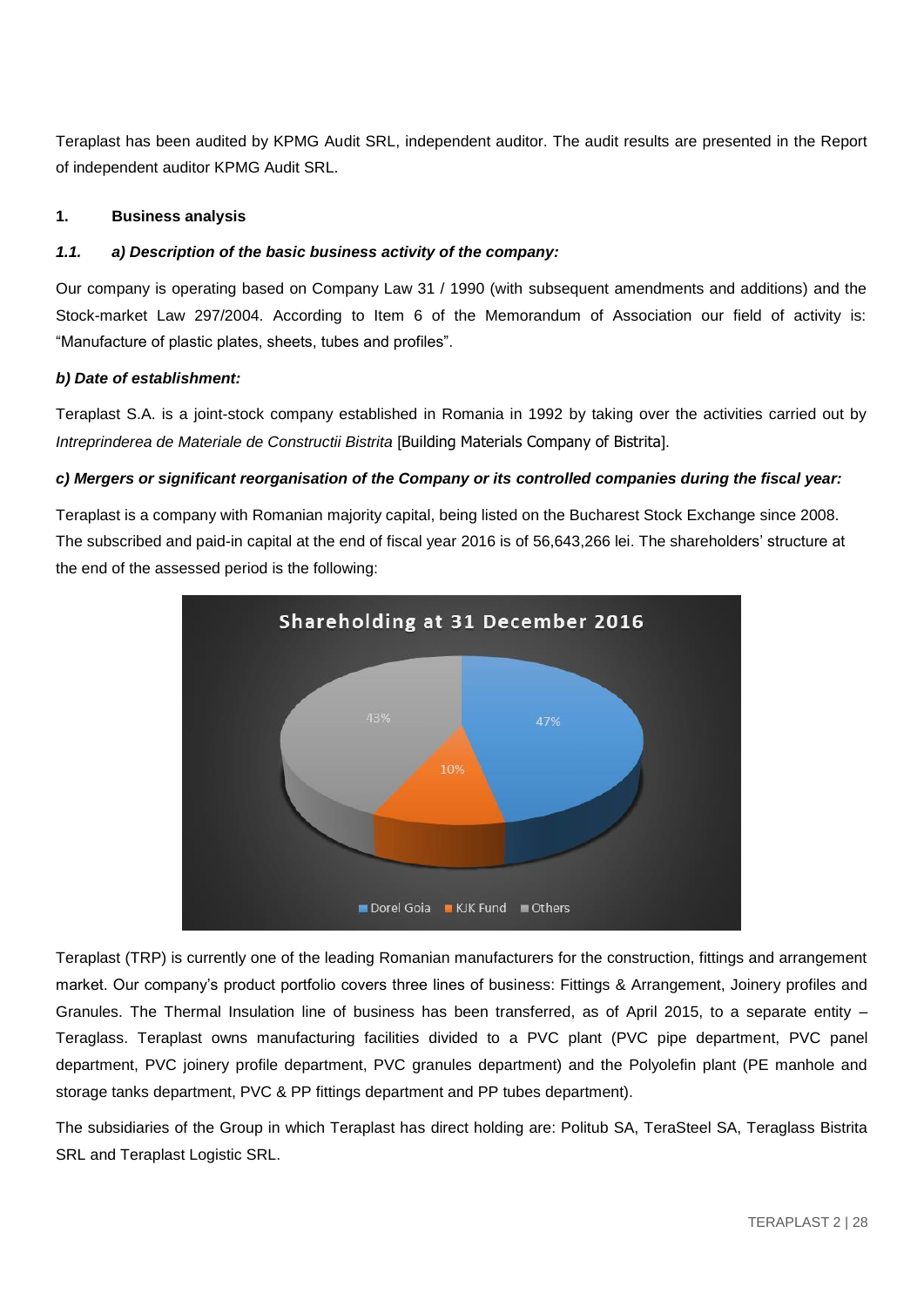TeraSteel is a manufacturer of polyurethane foam and zinc coated sandwich panels. At the end of 2016 Teraplast's shareholding in TeraSteel was of 97.95%, as compared to 78.71% in 2015. As of 2013, TeraSteel has been manufacturing metal zinc coated structures for constructions. The investment in the new zinc coated structures totalled 2.5 million Euros and had 50% European funding via the Sectoral Operational Programme "Increase of Economic Competitiveness". Zinc coated structures have replaced the classic metal structures in TeraSteel's portfolio.

Politub is a manufacturer of medium and high density PE tubes and pipes designed for water and natural gas transmission and distribution, but also for telecommunications, sewage and irrigations. Politub also manufactures fittings (adapting pieces) from PE pipe segments and polyethylene tubes with structured walls (corrugated pipes). Teraplast's shareholding in Politub is 50%, the other shareholder being the French company Socotub.

Limited company Teraglass Bistrita SRL was set up in 2011 and Teraplast SA is a 100% shareholder. In 2015 Teraplast decided to transfer the Thermal Insulation line of business to Teraglass Bistrita SRL. The transfer of activity implies renting the real estate where the manufacturing activity is developed (land and buildings), and the manufacturing equipment will be sold to Teraglass Bistrita. The transaction price will be established according to an evaluation report prepared by an independent expert. Teraplast will maintain ownership over the sold assets until the full payment of the price. The thermal insulation plant is located in Bistrita, was built in 2004 and was not included in the plan for relocation to Teraplast Industrial Park at Saratel.

The company Teraplast Logistic SRL was established in 2016, and Teraplast has the quality of shareholder with 99% of share capital. Teraplast Logistic SRL took over all the logistic activities (warehousing and transport). The outsourcing of the logistic activities is made in the context of which Teraplast Group intends to focus on core business activities, while the related activities are to be run to separate entities.

#### *d) Describing acquisitions and/or sale of assets;*

The total company assets as of 31st December 2016 was **234.106.686**, with 10.633.073 lei less than the value recorded at the beginning of the year, out of which:

- 11.097.848 lei representing decreases of the company's circulating assets (stocks, receivables, cash);
- 464.775 lei representing an increase of the company's fixed assets

#### *e) The main results of the company auditing;*

**Profit and loss account** – the cost-to-income ratio, namely costs and income grouped according to their source in 2016 are as follows:

| Profit and loss account (thousand lei)                                              | 2016      | 2015      |
|-------------------------------------------------------------------------------------|-----------|-----------|
| Net turnover                                                                        | 257.296   | 267.975   |
| Variation of stocks of finished products and underway production -<br>balance C/(D) | 2.328     | 3.569     |
| Other operating income                                                              | 143       | 8.672     |
| <b>Operating income - TOTAL</b>                                                     | 259.767   | 280.216   |
| Costs with raw materials, used consumables and goods                                | (166.042) | (181.117) |
| Employee entitlement expenses                                                       | (20.513)  | (22.757)  |
| Provisions, adjusting entries for amortisation and depreciation                     | (10.424)  | (12.161)  |
| Earnings/losses from tangible and intangible assets                                 | (201)     | 28        |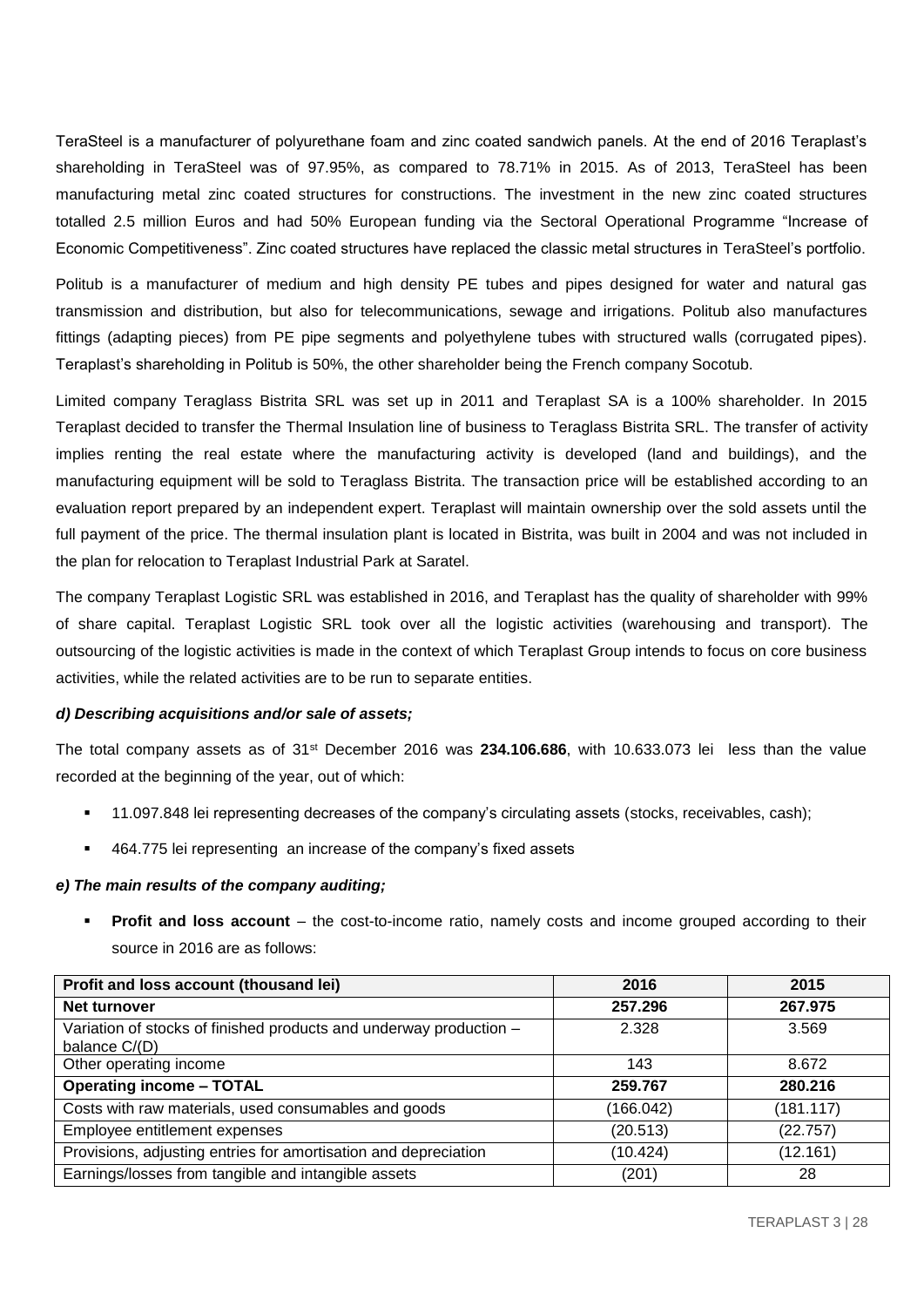| Earnings/losses from investment evaluation at their actual value | 1.947     | (1.242)   |
|------------------------------------------------------------------|-----------|-----------|
| Other operating expenses                                         | (30.591)  | (33.153)  |
| <b>Operating expenses - TOTAL</b>                                | (225.824) | (250.403) |
| <b>Operating profit</b>                                          | 33.395    | 29.813    |
| Financial income                                                 | 14.535    | 8.208     |
| <b>Financial costs</b>                                           | (3.164)   | (5.518)   |
| <b>Financial result</b>                                          | 11.371    | 2.689     |
| <b>Total income</b>                                              | 283.545   | 296.631   |
| <b>Total expenses</b>                                            | 242.033   | 268.249   |
| <b>Gross result</b>                                              | 45.314    | 32.502    |
| Tax on profit                                                    | (3.802)   | (4.120)   |
| Net profit                                                       | 41.512    | 28.382    |
| <b>EBITDA</b>                                                    | 56.821    | 46.608    |

The company has determined the EBITDA as follows:

| Indicators (thousand lei)                    | 2016   | 2015   |
|----------------------------------------------|--------|--------|
| Net profit                                   | 41.512 | 28.382 |
| Interest expense                             | 672    | 1.126  |
| Amortisation expense                         | 12.340 | 12.237 |
| Fixed and current asset depreciation         | 1.505  | 743    |
| Current tax expense and deferred tax expense | 3.802  | 4.120  |
| <b>EBITDA</b>                                | 56.821 | 46.608 |

• The changes in assets are:

| Assets (thousand lei)                | 2016    | 2015    | <b>Differences</b> |
|--------------------------------------|---------|---------|--------------------|
| 1.1. Fixed assets, out of which:     | 129.810 | 129.345 | 465                |
| 1.1.1. Tangible assets               | 93.329  | 90.935  | 2.394              |
| 1.1.2. Real estate investment        | 19.037  | 19.623  | (586)              |
| 1.1.3. Intangible assets             | 859     | 559     | 300                |
| 1.1.4. Investments in subsidiaries   | 11.301  | 11.256  | 45                 |
| 1.1.5. Other financial fixed assets  | 15      | 15      |                    |
| 1.1.6. Fixed trade receivables       | 5.269   | 6.957   | (1.688)            |
| 1.2. Current assets, out of which:   | 104.297 | 115.394 | (11.097)           |
| 1.2.1. Stocks                        | 42.435  | 34.327  | 8.108              |
| 1.2.2. Trade receivables and similar | 50.834  | 69.664  | (18.830)           |
| 1.2.3. Early expenses                | 221     | 302     | (81)               |
| 1.2.4. Recoverable tax on profit     | 117     |         | 117                |
| 1.2.5. Cash and short term deposits  | 10.690  | 11.101  | (411)              |
| 1.3. Assets for sale                 |         |         |                    |
| <b>Total assets</b>                  | 234.107 | 244.739 | (10.632)           |

• The liability structure in the company balance sheet as of 31<sup>st</sup> December 2016 is:

| Liabilities (thousand lei)              | 2016   | 2015   | <b>Differences</b> |
|-----------------------------------------|--------|--------|--------------------|
| 1.1. Total share capital, out of which: | 56.643 | 28.888 | 27.755             |
| 1.1.1. Subscribed capital               | 56.643 | 28.888 | 27.755             |
| 1.1.2. Share capital reorganization     |        |        |                    |
| 1.1.3. Other elements of capital        | 451    | 951    | (500)              |
| 1.2. Share premiums                     | 27.385 | 27.385 |                    |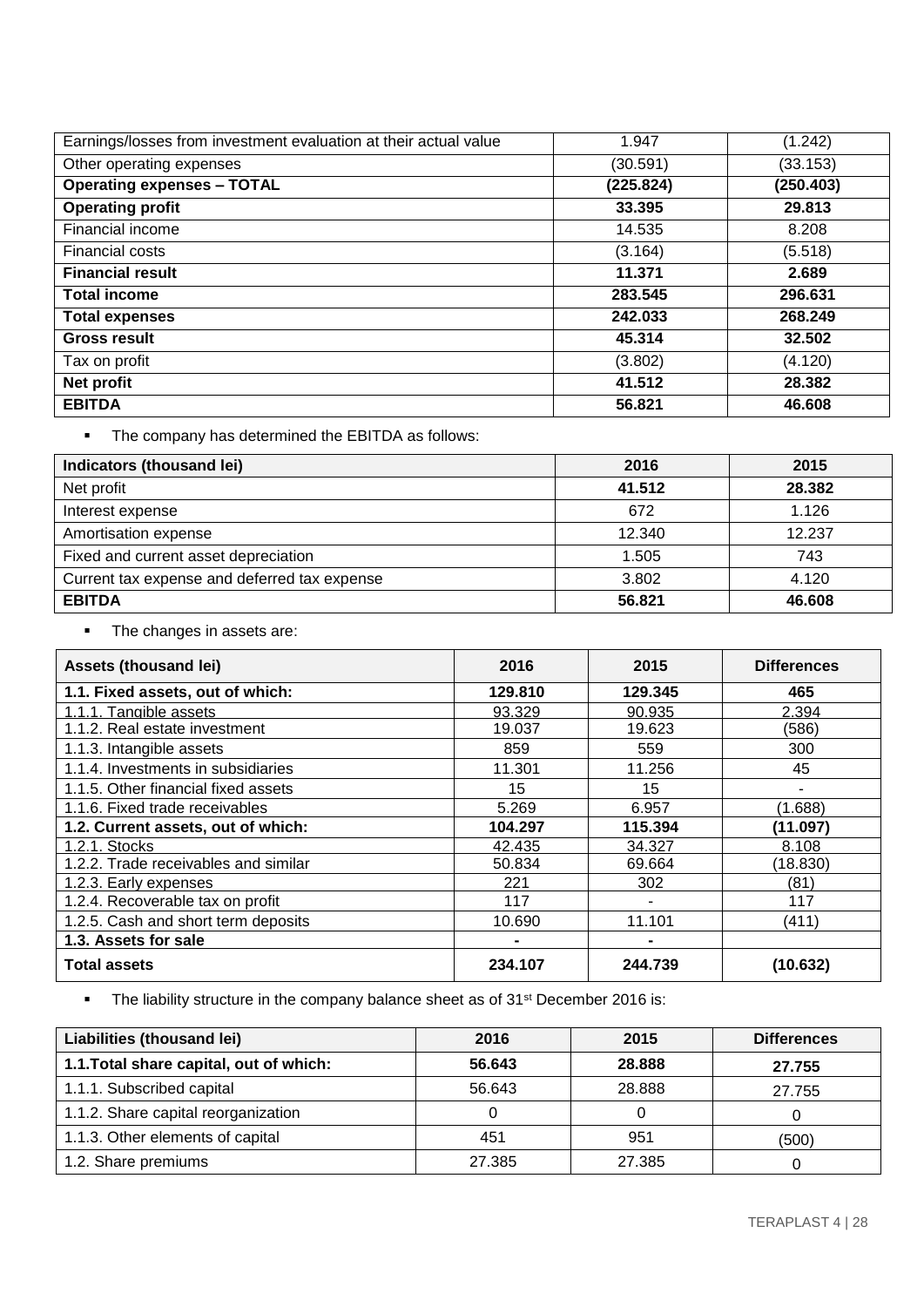| 1.3. Revaluation reserve                      | 17.547  | 17.046   | 501      |
|-----------------------------------------------|---------|----------|----------|
| 1.4. Legal reserves                           | 7.738   | 5.444    | 2.294    |
| 1.5. Reported result                          | 74.559  | 71.519   | 3.040    |
| <b>Total equity</b>                           | 184.323 | 151.233  | 33.090   |
| 1.2. Long-term debts                          |         |          |          |
| 1.2.1. Interest bearing credits and loans     | 9.180   | 8.063    | 1.117    |
| 1.2.2. Debts related to employee entitlements | 239     | 236      | 3        |
| 1.2.3. Debts related to deferred taxes        | 2.696   | 2.948    | (252)    |
| 1.3. Current debts                            |         |          |          |
| 1.3.1. Trade debts and similar                | 29.668  | 48.195   | (18.527) |
| 1.3.2. Interest bearing credits and loans     | 5.240   | 30.077   | (24.837) |
| 1.3.3. Other current trade debts              | 0       | $\Omega$ | 0        |
| 1.4. Tax due on profit                        | 0       | 815      | (815)    |
| 1.5. Provisions                               | 2.762   | 3.174    | (412)    |
| <b>Total debts</b>                            | 49.785  | 93.508   | (43.723) |
| Total own capital (equity) and debts          | 234.108 | 244.741  | (10.633) |

Company's **Equities** increased in fiscal year 2016 by 33,090 thousand lei.

The **legal reserve** amounts to7,738 thousand lei and represents 13.66% of the company's share capital.

Company's **Total debts** decreased by 43,723 thousand lei mainly following decrease of debts towards suppliers (by 18,527 thousand lei) and decrease of liabilities towards financial institutions (by 23,720 thousand lei).

Company's **Provisions** decreased by 412 thousand lei mainly following reversal of provisions for environment expenses.

The evolution of current asset and current liabilities is as follows:

| <b>Assets (thousand lei)</b> | 2016    | 2015    |
|------------------------------|---------|---------|
| Current assets               | 104.297 | 115.394 |
| <b>Current liabilities</b>   | 37.670  | 82.261  |
| Net current assets           | 66.627  | 33.133  |

The bookkeeping was made by the company's own accounting and financial service, designed to keep an accurate and updated track of accounting operations, to observe the accounting principles as well as accounting rules and methods provided by the applicable regulations. The balance sheet has been drawn up according to the checking balance and synthetic accounts, and observance of methods of regulation and rules for establishing the balance sheet was intended, balance sheet entries with bookkeeping data recordings being in agreement with the real situation of stock list-based entries.

The profit and loss account accurately reflects the 2016 income, expenses and financial results. An inventory was made for company's total assets, the results being mentioned in the bookkeeping records and the balance sheet. The company has organised a preventive financial control activity.

The internal audit for fiscal year 2016 was conducted by General Consulting MGI.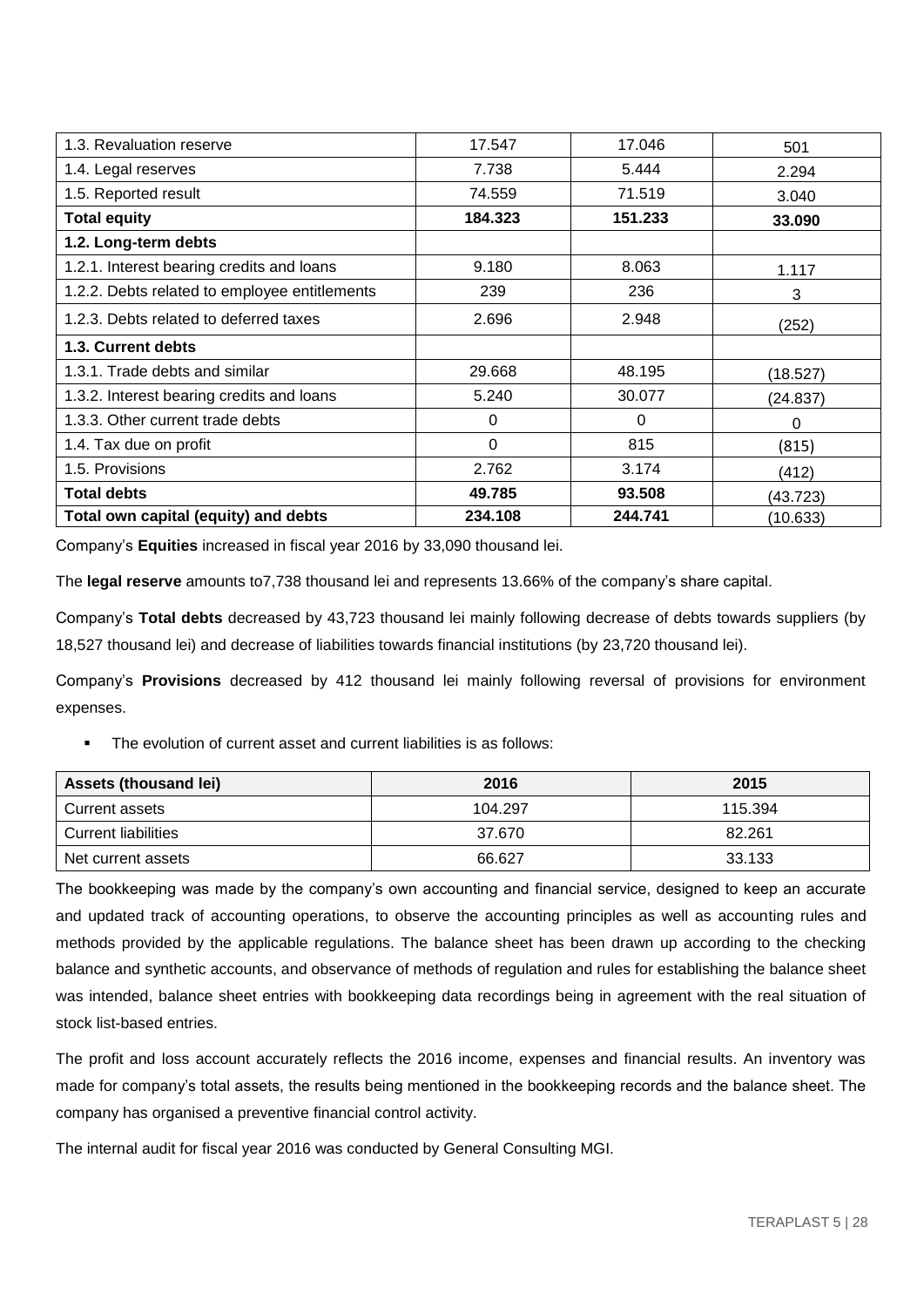# **General evaluation elements**

# **a) Profit/(loss):**

| Indicators (thousand lei) | Actual 2016 | Actual 2015 |
|---------------------------|-------------|-------------|
| Gross profit (loss)       | 45.314      | 32.502      |
| Net profit (loss)         | 41.512      | 28.382      |

The evolution of the net profit was mainly supported by a significant improvement of our operating performance, i.e. Teraplast achieved in 2016 an **operating result** of 33.39 million lei as compared to 29.81 million lei for the similar 2015 period. The net profit was also backed by the higher **financial result**, based on dividend income. In 2016, Teraplast cashed dividends amounting to **12.31 million lei** from TeraSteel (ex Plastsistem), Politub and Certind, following 2015 profit allocation.

# **b) Turnover:**

| Indicators (thousand lei) | Actual 2016 | <b>Budget 2016</b> | Actual 2015 | ≜ % vs<br>2015 | ≜% vs<br><b>Budget</b> |
|---------------------------|-------------|--------------------|-------------|----------------|------------------------|
| <b>Turnover</b>           | 257.296     | 315.368            | 267.975     | $-3.98%$       | -18.41%                |

The **turnover** evolution was influenced by the construction market evolution, mainly the infrastructure segment, which starting with July entered a deadlock. In the new budgetary exercise 2014-2020 the environment infrastructure (water and sewage) has over 6.32 billion EUR available non-returnable financing. However, after 2 years since the launch of the new financing axis none of the 43 new environment infrastructure projects is in the working contracts signing phase, most of them being at the most in the projecting phase.

# **c) Export:**

| Indicators (thousand lei) | 2016    | 2015    | $\triangle$ % vs 2015 |
|---------------------------|---------|---------|-----------------------|
| Turnover                  | 257.296 | 267.975 | $-3.98%$              |
| Export/EUR                | 4.770   | 4.799   | $-0.60\%$             |
| Export/LEI                | 21.661  | 21.713  | $-0.24%$              |

In 2016, the amount of income earned from export operations decreased by about 0.24% as compared to the previous year.

# **d) Expenses:**

| <b>Expenses (thousand lei)</b>            | 2016    | 2015    |
|-------------------------------------------|---------|---------|
| Raw materials, used consumables and goods |         |         |
| Costs with raw materials                  | 128.912 | 146.222 |
| Costs with consumables                    | 9.491   | 11.903  |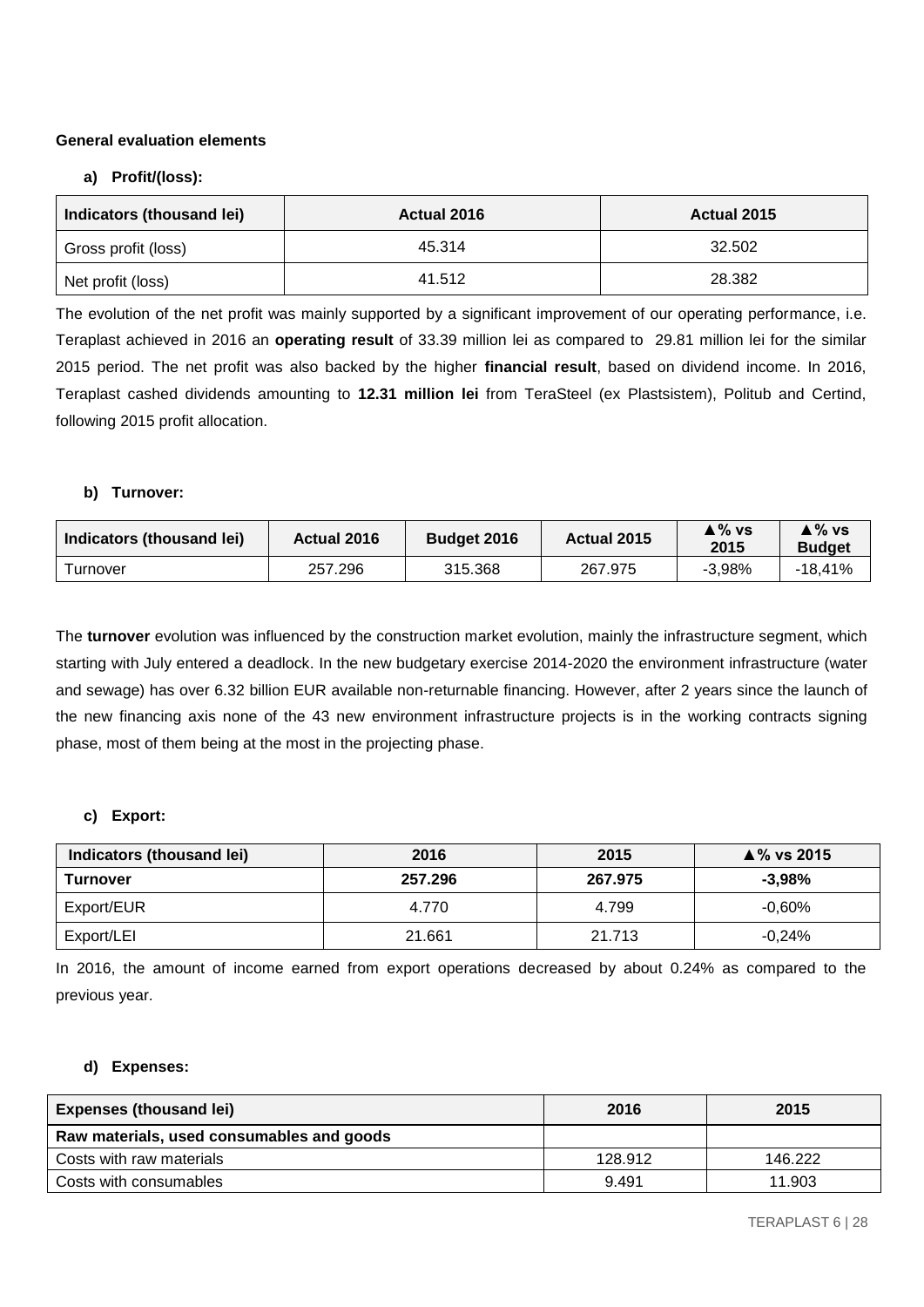| Costs with goods                                                | 26.933  | 22.410  |
|-----------------------------------------------------------------|---------|---------|
| Used packages                                                   | 707     | 582     |
| <b>TOTAL</b>                                                    | 166.043 | 181.117 |
| <b>Employee entitlement expenses</b>                            |         |         |
| <b>Salaries</b>                                                 | 15.638  | 18.057  |
| National insurance fund contributions                           | 3.903   | 3.874   |
| Other employee related taxes and contributions                  | 198     | 161     |
| Meal vouchers                                                   | 776     | 789     |
| Other benefits for employees                                    | 2       | (110)   |
| Income from employee wage subsidy                               | (4)     | (14)    |
| <b>TOTAL</b>                                                    | 20.513  | 22.757  |
| <b>Other expenses</b>                                           |         |         |
| <b>Transportation costs</b>                                     | 8.655   | 9.307   |
| <b>Electricity bills</b>                                        | 5.002   | 5.642   |
| Third party services costs                                      | 5.885   | 3.179   |
| Compensation, fines and penalty costs                           | 17      | 14      |
| Entertainment, advertising and publicity expenses               | 1.219   | 981     |
| Other general expenses                                          | 5.714   | 10.153  |
| Other taxes and bills expenses                                  | 876     | 902     |
| Repairing expenses                                              | 738     | 815     |
| <b>Travel expenses</b>                                          | 542     | 490     |
| Hiring costs                                                    | 650     | 864     |
| Postage and telecommunication costs                             | 288     | 271     |
| Insurance premium costs                                         | 1.005   | 534     |
| Cash flow from operating subsidies for other operating expenses |         |         |
| <b>TOTAL</b>                                                    | 30.591  | 33.152  |

# **e) Market share:**

Considering that our company's products are diverse, a global market share cannot be determined.

# **f) Cash flow:**

There were 10,690 thousand lei in our company's accounts as of 31<sup>st</sup> December 2016.

#### **1.1.2 Evaluation of the Company's technical level**

a) Teraplast SA is the largest entity of the Teraplast Group, and the company's product portfolio covers the entire range of fittings and installations (minus heating and ventilation equipment). Teraplast's range of products is organised on three lines of business: Fittings & Arrangement, Joinery profiles and Granules. The PVC windows&doors line of business has been transferred, as of April 2015, to a separate entity – Teraglass.

In 2016 a part of Teraplast's systems were completed with new markers, and in 2017 we intend to continue the developing trend of all our lines of business. Teraplast' sales system includes its own network of storehouses opened in key towns, as well as partnerships with countrywide distributors. Teraplast also conducts export businesses on Central and Eastern European markets, as well as on Western European markets.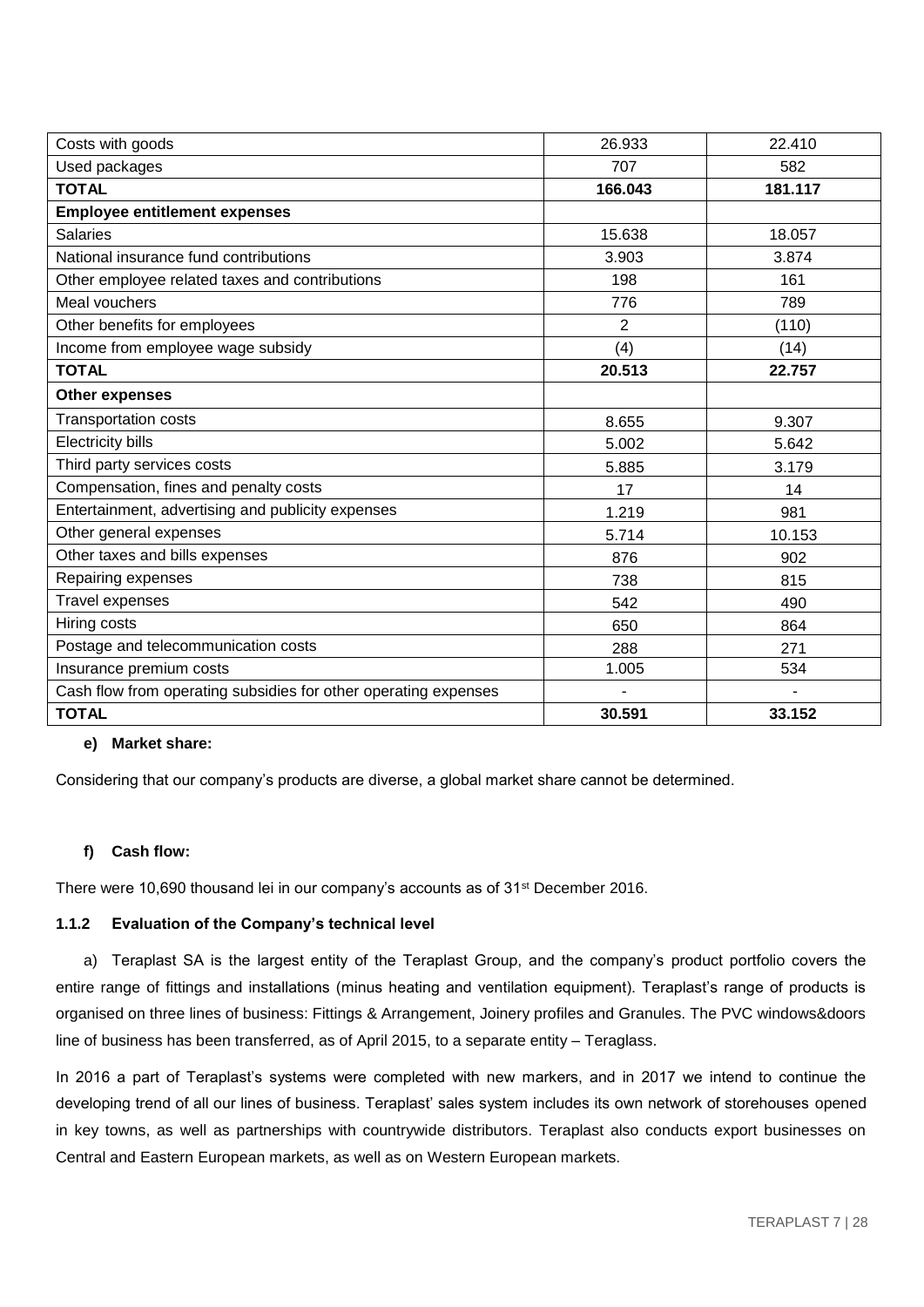b) Rate of sales within 2016's turnover:



#### **1.1.3 Evaluating the provision of technical and material supplies**

Provision of supplies is tightly related to building a complex of good work relationships among departments inside and outside of the company. In this context, supply operations should permanently keep active its interactions with the technical, manufacturing, economics and commercial departments. Outside the company, the procurement department has relationships with suppliers in order to purchase material resources, establish terms of supply, enter into contracts and conduct deliveries.

The procurement process is based on the material requirements generated by the annual and monthly production programmes correlated with permanent assessment of the daily average consumption and adjusting to the minimum stock levels that ensure the best manufacturing operations. Material requirements are assessed by people in charge of buying and are supervised by the acquisitions manager, who establishes according to specific criteria the suppliers they are going to deal with.

A major part of the procurement activity is the selection of suppliers. Supplier evaluation criteria concern the quality and the extent to which their products comply with the required specifications, price, available supplier credit, payment deadline, delivery deadline, development of previous deliveries, compliance with conditions concerning the ordered quantity and requested quality that, all of them, define a supplier's delivery potential.

Teraplast has, for both raw materials and other materials, at least two alternative agreed suppliers, national as well as European and even Asian. Holding a complex database of alternative suppliers is a real advantage for the procurement department, which can this way obtain competitive purchase prices and can sustain a continuous flow process.

#### **1.1.4 Evaluating the sales activity**

a) Teraplast has a sales system that includes its own network of rented or owned storehouses opened in: Bucharest, Brasov, Galati, Deva, Iasi, as well as partnerships with distributors countrywide. Teraplast also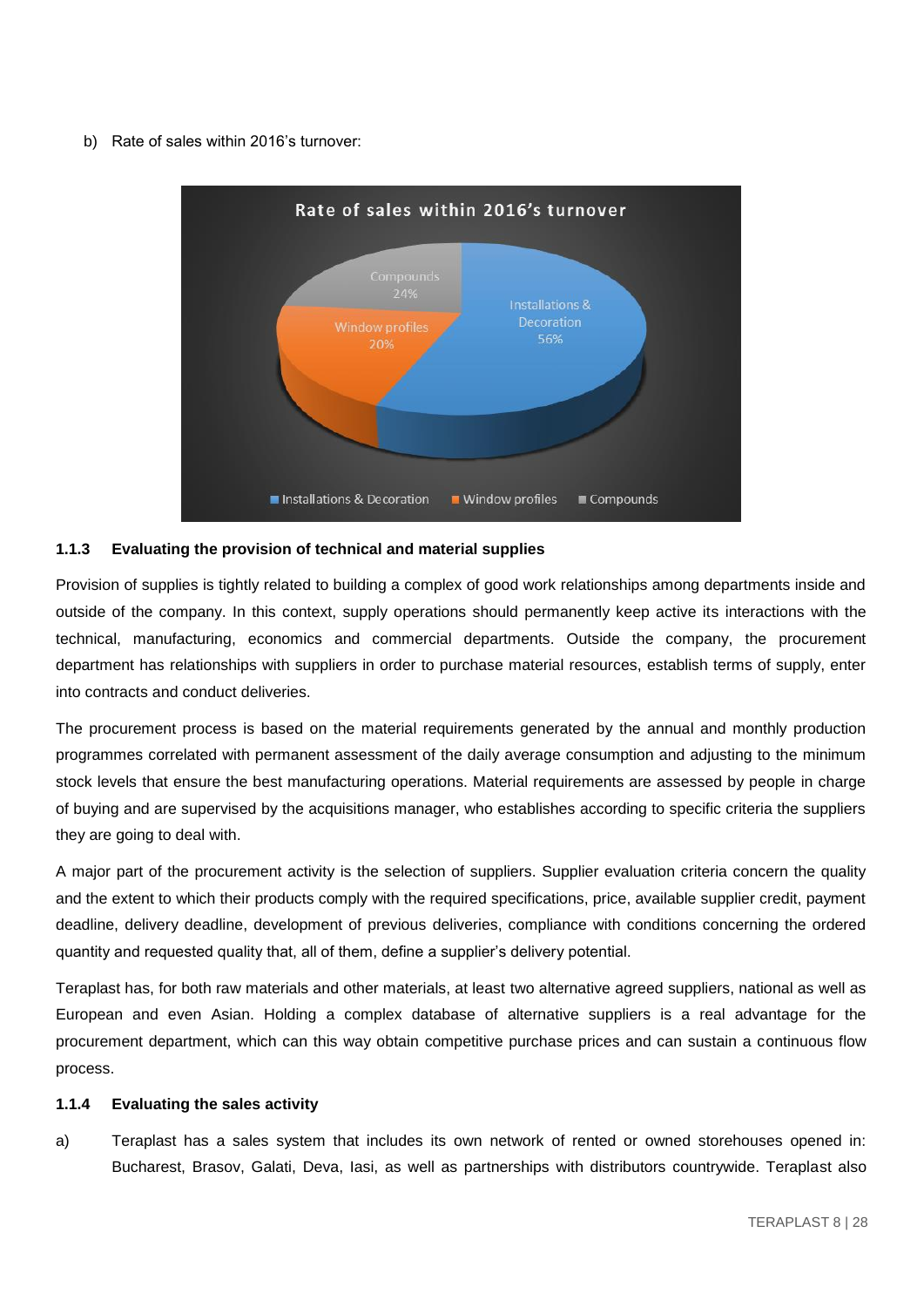conducts export operations, its main external markets being Germany, Serbia, Hungary, Republic of Moldova, Austria, Slovenia and Bulgaria.

- b) Considering that Teraplast operates on construction materials market, seasonality is a major factor in the monthly evolution of sales. In these circumstances, the peak activity covers about 6 months (May to October). The distribution policy targets mainly specialist customers in the installation and construction fields, and the distribution channels are:
	- Sales through distributors and resellers (internal market and partially exports);
	- Sales by specialised networks (DIY) (internal market and exports);
	- Sales to general contractors and constructors (tenders for infrastructure projects);
	- Direct sales to cable manufacturers or other profiles (internal market and exports);
- c) Teraplast's trading policy does not allow exposure rates of over 6% per customer. During 2016 the rates of receivables for a single customer did not go beyond 3% of the turnover.

# **1.1.5 Evaluating aspects related to the Company's employees/staff**

The minimum number of employees decreased during this period from 383 in 2015 to 330 employees in 2016. The staff organisation was the following:

|                        | 2016 | 2015 |
|------------------------|------|------|
| <b>Directors</b>       |      |      |
| Managers               | 16   | 18   |
| Managing staff         | 91   | 88   |
| <b>Operating staff</b> | 223  | 275  |
| <b>Total</b>           | 333  | 383  |

According to the applicable collective agreement, Teraplast's minimum pay rates cannot go below the national minimum wage. The collective agreement provides that the wage should include the basic pay, indemnities, premiums and other additions. The company paid the following categories of additions: night shift increments, additions for additional hours, additions for working on Sundays and Saturdays, additions for average hours of work in a noxious environment.

The company's spends money for partial compensation of tickets for rest and treatment. These benefits are granted to the company's employees according to the collective agreement currently applicable. The collective agreement applicable at the company level is negotiated from time to time with workers unions.

Moreover, pursuant to the collective agreement, the company should pay to its employees upon their retirement an amount equal to a multiplier of their gross wages, according to their period of employment, working conditions etc. Our company has made provisions for such payments. Beside taxes paid to government funds and insurance funds, the company has no other obligations related to post-retirement benefits.

#### **1.1.5. Evaluating aspects related to the impact of the basic Company activity on the environment**

The main activity of Teraplast has inherent effects on the environment. These effects are carefully monitored by the local authorities and Teraplast's management. A preventive approach and an intention to diminish the impact on the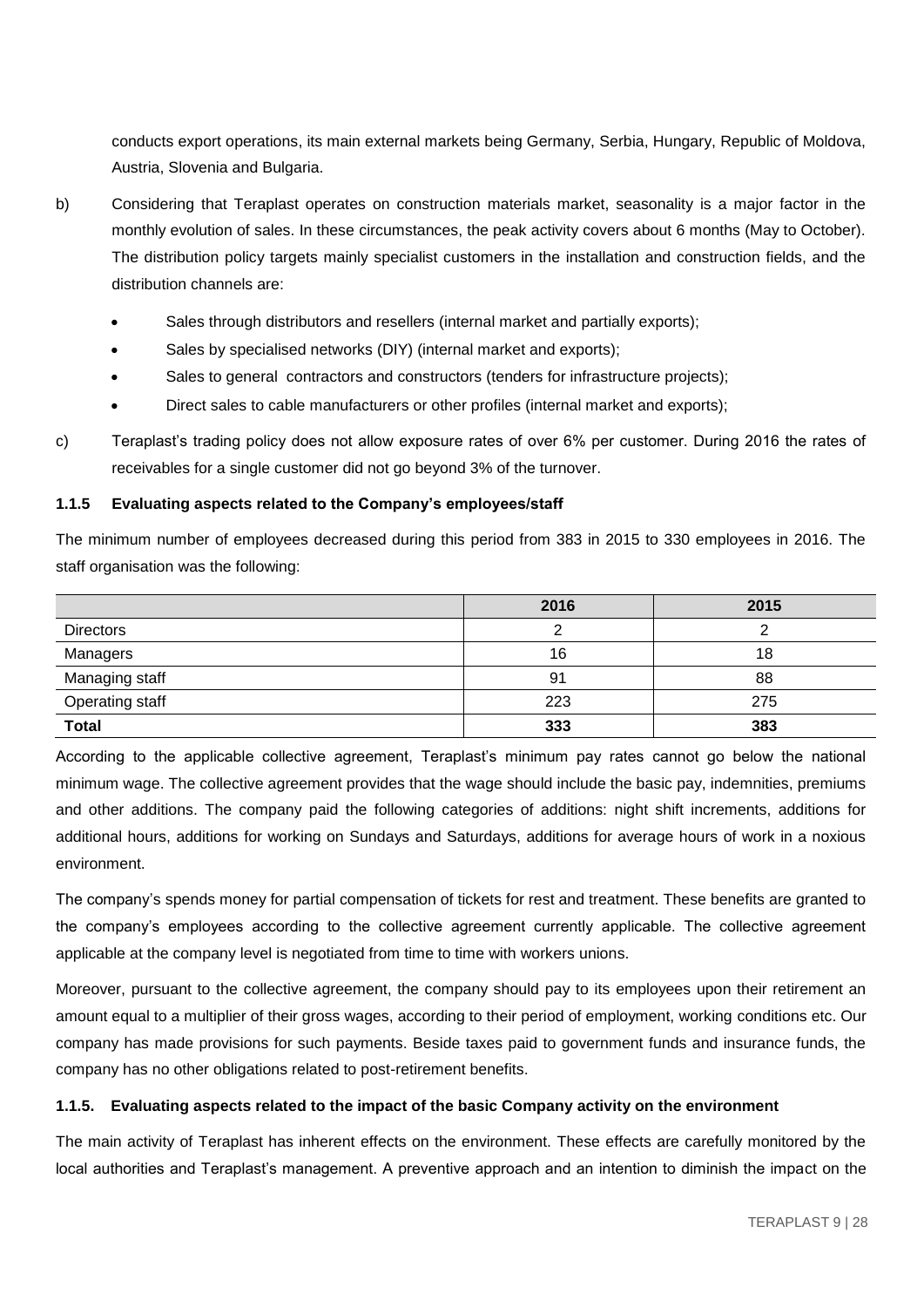environment are guiding elements for the company activity, in that Teraplast has obtained for its manufacturing processes:

 $\checkmark$  water management licence no. 433/05.08.2016- revision.

The following permits and licences were in force for 2015:

- environmental permit for the manufacture of plastic plates, sheets, tubes and profiles for constructions in the manufacturing plant from Bistrita, unincorporated locality of Sarata, fn [without number]; locality of Saratel, fn, DN 15A, commune of Sieu Magherus, Bistrita-Nasaud County (Industrial Park Teraplast): environmental permit no. 169/30.12.2009, revised on 24.08.2012, valid for 10 years.
- environmental permit for the manufacture of PVC joinery elements with insulated glazing manufacturing plant of Bistrita, Strada Tarpiului nr. 27/A – Environmental Permit no. 127/15.10.2010, valid for 10 years.

#### **Evaluating the research and development aspects**

Teraplast is registered in Potential Contractors' Register thanks to its Research Centre. Its research and development programmes are financed from company's own funds as well as national or European funds. In 2015 the Research and Development Centre conducted research activities for improving the existing products and for the manufacturing of new products.

In 2016 the Research Centre developed the following themes:

- 1. Compounds formulation for sewage PVC pipes with organic-based stabilizers;
- 2. Formulation for PVC reinforcing spire used for composite tubes with organic-based stabilizers;
- 3. Formulation for compounds used for profiles with organic-based stabilizers;
- 4. Formulation for PVC ventilation tubes and profiles with organic-based stabilizers, with normal endurance and fire action;
- 5. Formulation for windows PVC profiles with organic-based stabilizers;
- 6. Formulation for compounds used for windows PVC profiles with organic-based stabilizers.

#### **1.1.6. Evaluating the company's activity in terms of risk management**

#### *Credit risk*

Credit risk concerns a risk incurred by a third party's failing to comply with its contract obligations, thus causing financial losses to the Company. The Company has adopted a policy of trading only with trustworthy parties and obtaining enough guarantees, where possible, as a means to reduce risk of financial loss from failure to observe terms of contracts. Company's exposure and Third Parties' credit ratings are monitored by the company management. Trade receivables cover a large number of customers from various industries and geographical areas. Customers' creditworthiness is constantly evaluated in terms of their financial conditions and, if appropriate, credit insurance is made.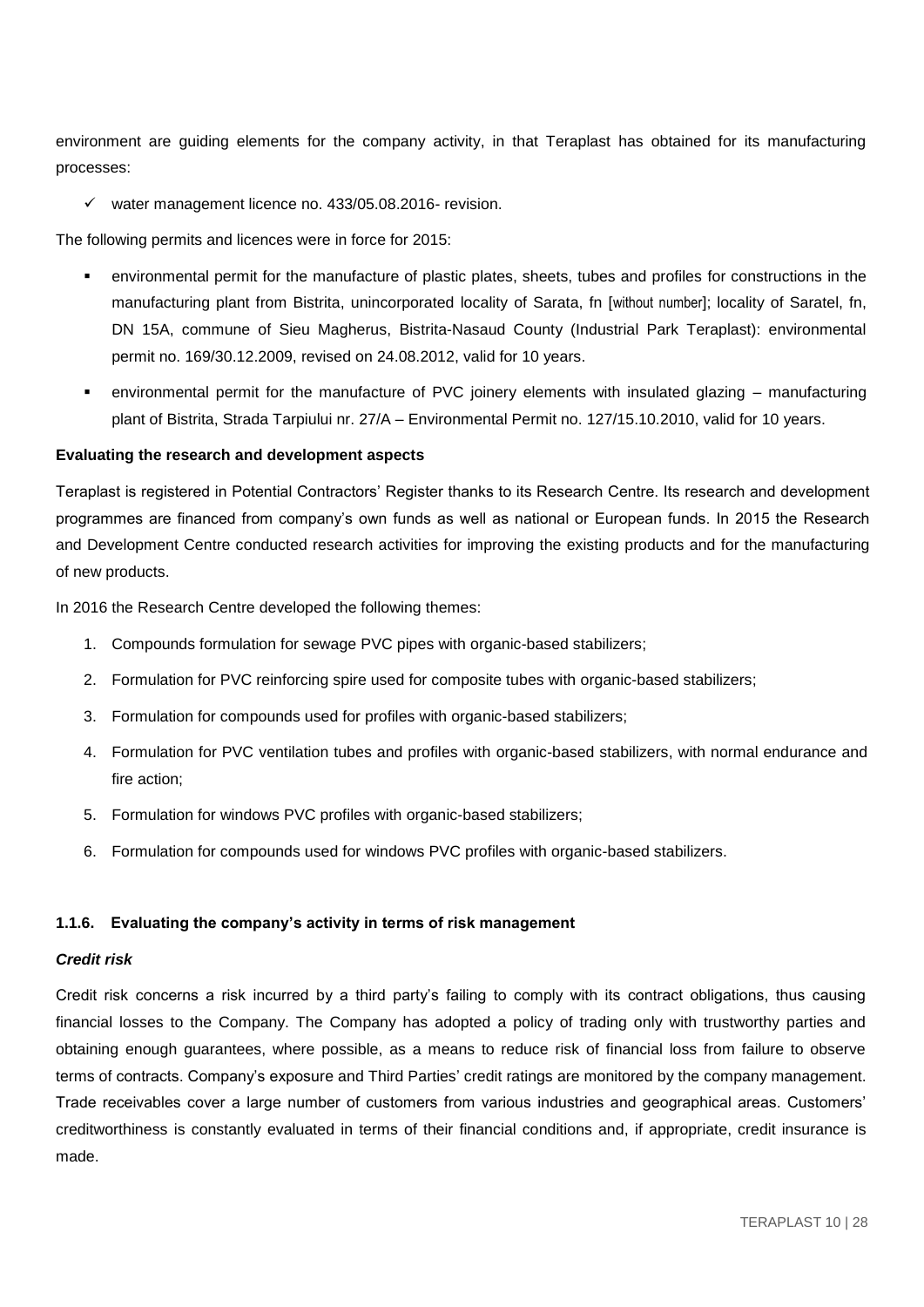The Company has no significant exposure to credit risk towards any counterparty or group of counterparties with similar features. The company defines *counterparties* as being entities with similar features when acting as affiliated entities.

#### *Liquidity risk*

Final responsibility for liquidity risk management belongs to executive managers, who have built an accurate management framework for liquidity risks on short, medium and long-term insurance for the Company's funds and cash management requirements.

The company manages cash-related risk by maintaining appropriate reserves, bank facilities and reserve lending facilities, by permanently monitoring actual cash flows and by matching financial assets deadlines and debts deadlines.

#### *Foreign exchange risk management*

The company conducts transactions in various currencies. Hence the foreign exchange risks. Exposure to foreign exchange risks is managed according to approved policies.

Our company is mainly exposed to the EUR to RON exchange rate. The sensitivity analysis includes only the left currency expressed in elements of the money system and adjusts the conversion at the end of the period for a 10% amendment to the exchange rate. Changes will be attributed to exposure related to loans, trade receivables and debts with foreign partners in EUR at the end of the year.

#### *Managing interest rate risk*

Company's interest-bearing assets, income, as well as cash flow from operating activities are exposed to fluctuations in market interest rates. The Company's interest rate risk is apparent in its bank loans. Variable interest rate loans expose the Company to the risk of cash flow from interest. The Company has not resorted to any hedging operation in order to lower its exposure to interest rate risks.

The Company is permanently monitoring its exposure to interest rate risks. This includes simulation of various scenarios, including refinancing, updating of existing positions, funding alternatives. Based on such scenarios, the Company is estimating the potential impact upon the profit and loss account of fluctuations defined by the interest rate. The same interest fluctuation is used for each currency in each simulation. These scenarios are prepared only for debts representing the main interest-bearing positions.

The Company is exposed to interest rate risks, considering that it takes out both fixed-rate loans and variable-rate loans. The risk is managed by the Company by maintaining a favourable balance between the fixed-rate loans and the variable-rate loans.

#### **Market risk**

The Company management is permanently monitoring company's exposure to risks. Nonetheless, this approach could not protect the Company from any unexpected loss outside predictable limits, in the event of significant market fluctuations. There is no change as compared to the previous year in exposing the Company to market risks or in the way in which the Company manages and measures its risks.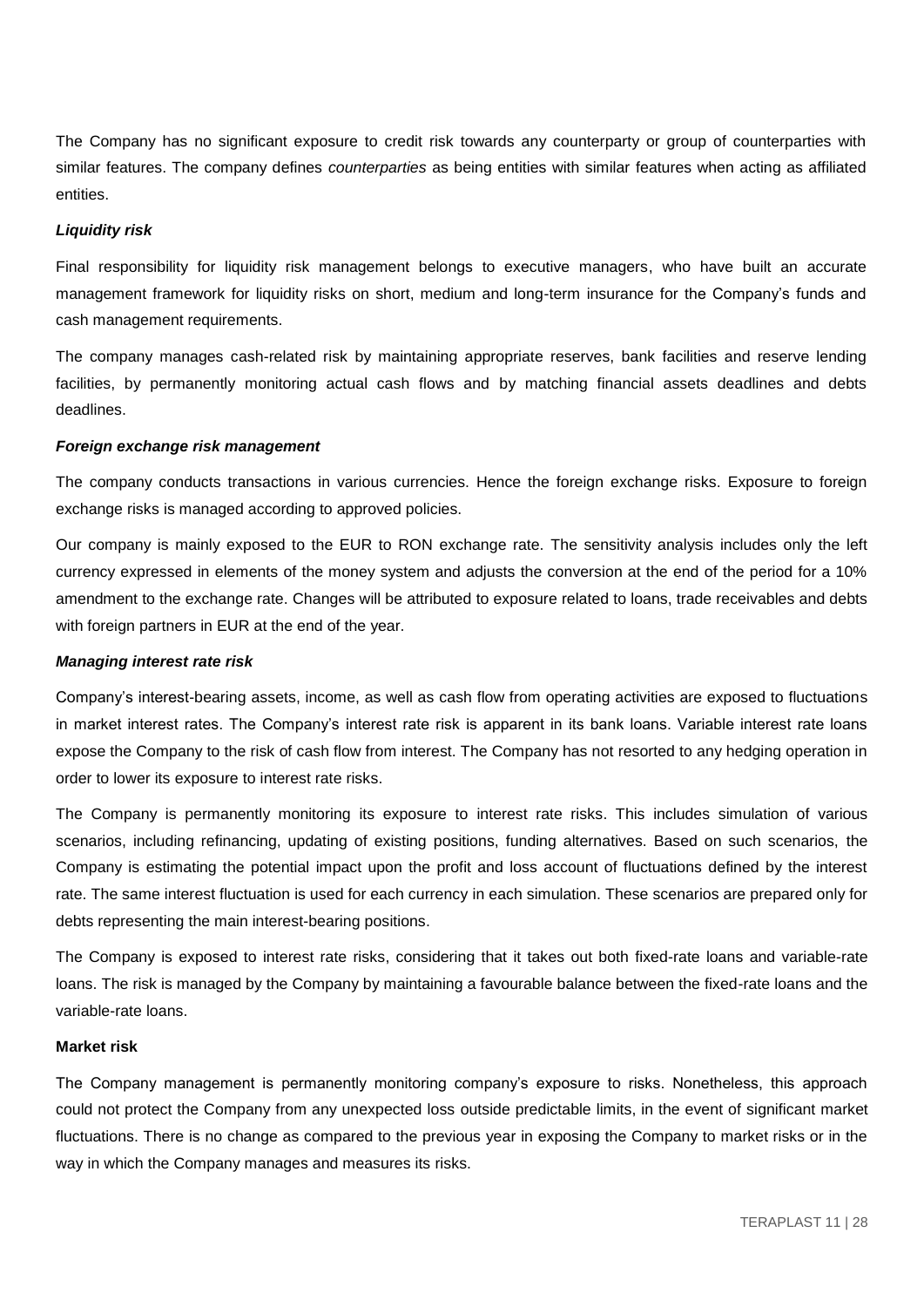### **Other price-related risks**

The Company is not exposed to risks related to its stock price resulting from equity investment. Equity investment is hold for strategic purposes rather than trading purposes and is not significant. The Company does not actively trade such investment.

#### **Managing credit risk**

Credit risk concerns a risk incurred by a third party's failing to comply with its contract obligations, thus causing financial losses to the Company. The Company has adopted a policy of trading only with trustworthy parties and obtaining enough guarantees, where possible, as a means to reduce risk of financial loss from failure to observe terms of contracts. Company's exposure and Third Parties' credit ratings are monitored by the company management.

Trade receivables cover a large number of customers from various industries and geographical areas. Customers' creditworthiness is constantly evaluated in terms of their financial conditions and, if appropriate, credit insurance is made.

The cash is kept in financial institutions that, at the time of deposit, are considered to have the lowest return risk. The company's policies limit the amount of exposure for any financial institution.

The accounting value of receivables, net receivables provision plus cash and cash equivalent represent the maximum sum exposed to the credit risk. Although receivable collection could be influenced by economic factors, the company management considers there is no significant risk of loss for the Company outside already recorded provisions.

The Company considers exposure to credit risk toward its counterparty or group of counterparties with similar features by assessing receivables individually and making depreciation adjustment along with its department of customer credit management. The Company defines *counterparties* as being entities with similar features when acting as affiliated entities.

#### **The just value of financial instruments**

Financial instruments in the accounting balance shall include trade receivables and other receivables, cash and cash equivalent, short-term loans and long-term loans as well as other debts, including debts / receivables corresponding to derived instruments. The accounting values are the maximum exposure of the Company to the credit risk related to existing receivables.

#### **1.1.7. Elements of perspective on the trading company's activity**

a) In spite of an increasing tendency for the Romanian economy, there still is a lot of uncertainty in both the political sector and the economy sector. The company management cannot foresee future changes in Romania and their effects on the company's financial situation, its operating results and treasury flows.

Our company's most probable evolution is found in the development rate proposed for 2017. The project **Income and Expenses Budget for 2017** provides the following:

- Turnover: 259.263.360 lei
- Total Expenses: 287.833.386 lei
- EBITDA: 52.054.388 lei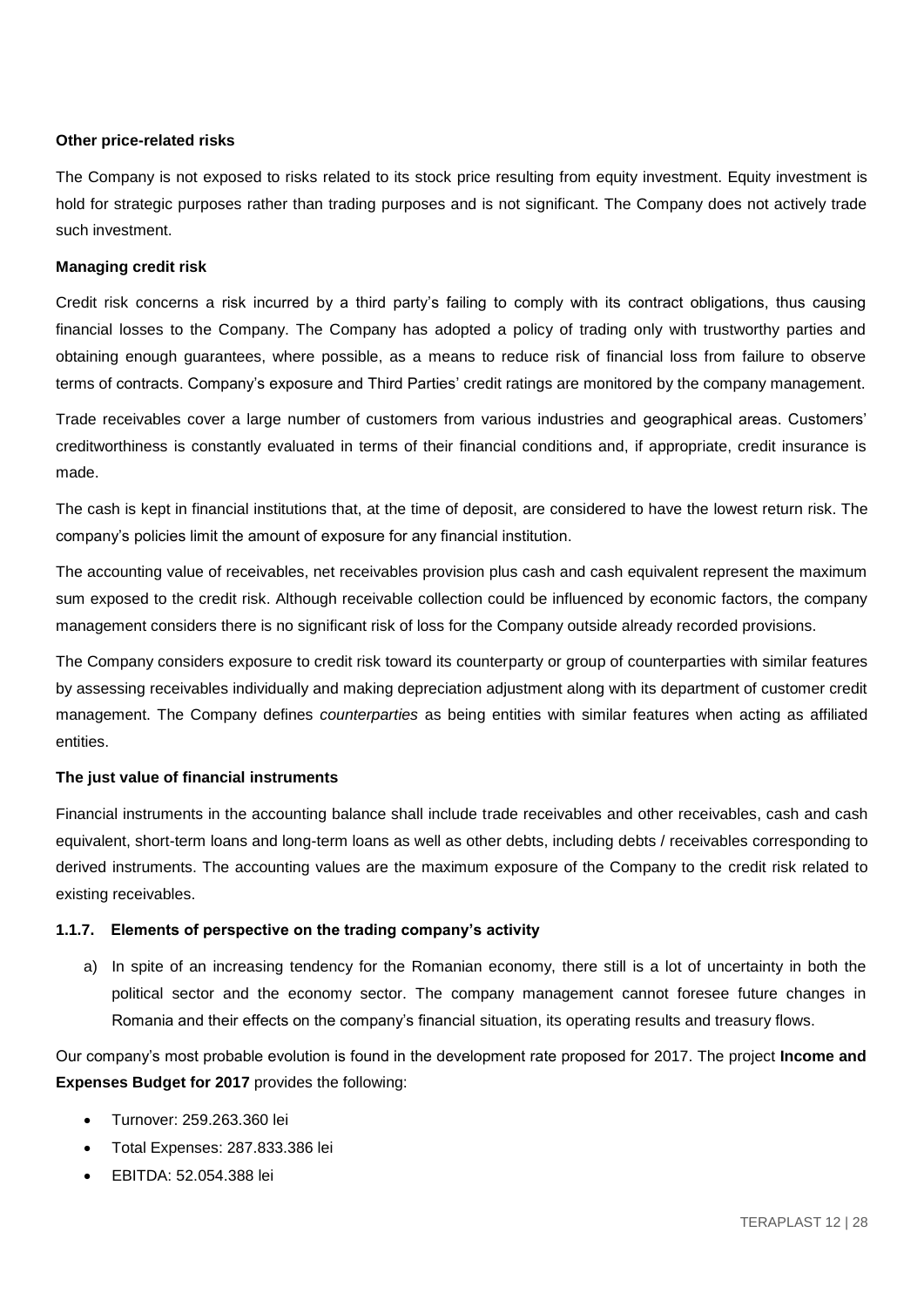#### Net Profit: 33.104.353 lei

b) Teraplast SA has proposed for 2017 an investment programme amounting to a total 72.000.000 lei. These investments will be directed towards: development/increase of capacity – acquisition of new production facilities, maintenance, heavy construction repair, heavy equipment repair, heavy mold repair, current repair, financial investments, quality improvement, research and laboratory.

#### **The Company's tangible assets**

**1.2.** The company had 5 business facilities in Romania at the end of 2015, located in the following cities: Bucharest, Brasov, Deva, Galati, Iasi. In each of these locations, the company had its own or rented **storehouses** from where deliveries are made to appointed customers, in order to be as close as possible to the customers and to provide short deliveries.

Moreover, Teraplast had at the end of 2015 the following **manufacturing facilities**:

- **PVC Pipe, Profile and Granule Plant including the PVC pipe department, PVC Profile department, PVC** joinery profile department and the Batching-Mixing department.
- **Polyolefin plant** including the Polyethylene manhole and PP, PVC, PE Fittings.

All these plants are located in Teraplast Industrial Park, situated in the unincorporated area of the municipality of Bistrita, Bistrita-Nasaud County.

- **1.3.** All the factories at Saratel have been built starting with 2008. Machines, equipment and pipes/fittings used by Teraplast in its production activity date not earlier than 2005 and due to their permanent maintenance their degree of wear is minimal.
- **1.4.** Not applicable.

# **2. The Company's securities market**

- **2.1.** As of 02 July 2008, Teraplast has been listed on Bucharest Stock Exchange. The Company's shares are ordinary, nominative, dematerialised and indivisible.
- **2.2.** The undistributed profit accumulated in 2016 will be used for: a) share capital increase by the issue of new shares with a nominal value of 0.10 lei each, to be distributed for free to all the company's shareholders registered in the Shareholders' Register at the subscription date set by the General Meeting; b) for cash payment of dividends; c) distribution to the reported result.
- **2.3.** Teraplast repurchased in 2016 a number of 2.000.000 own shares in order to implement a remuneration system to ensure compliance with the principle of long-term performance and a loyalty program for employees.
- **2.4.** As of 31 December 2016, the Company had 5 subsidiaries: TeraSteel SA, Politub SA, Teraglass Bistrita SRL , Teraplast Logistic SRL and Teraplast Group SRL Moldova. Teraplast assigned to the local partners the shares (51% of capital) owned in the company in Republic of Moldova. During 2016 Teraplast participated at the establishment of Teraplast Logistic SRL, with 99% of the capital. No changes have been recorded in the quotas controlled by Teraplast SA in the share capital of Politub SA and TeraSteel SA (ex Plastsistem).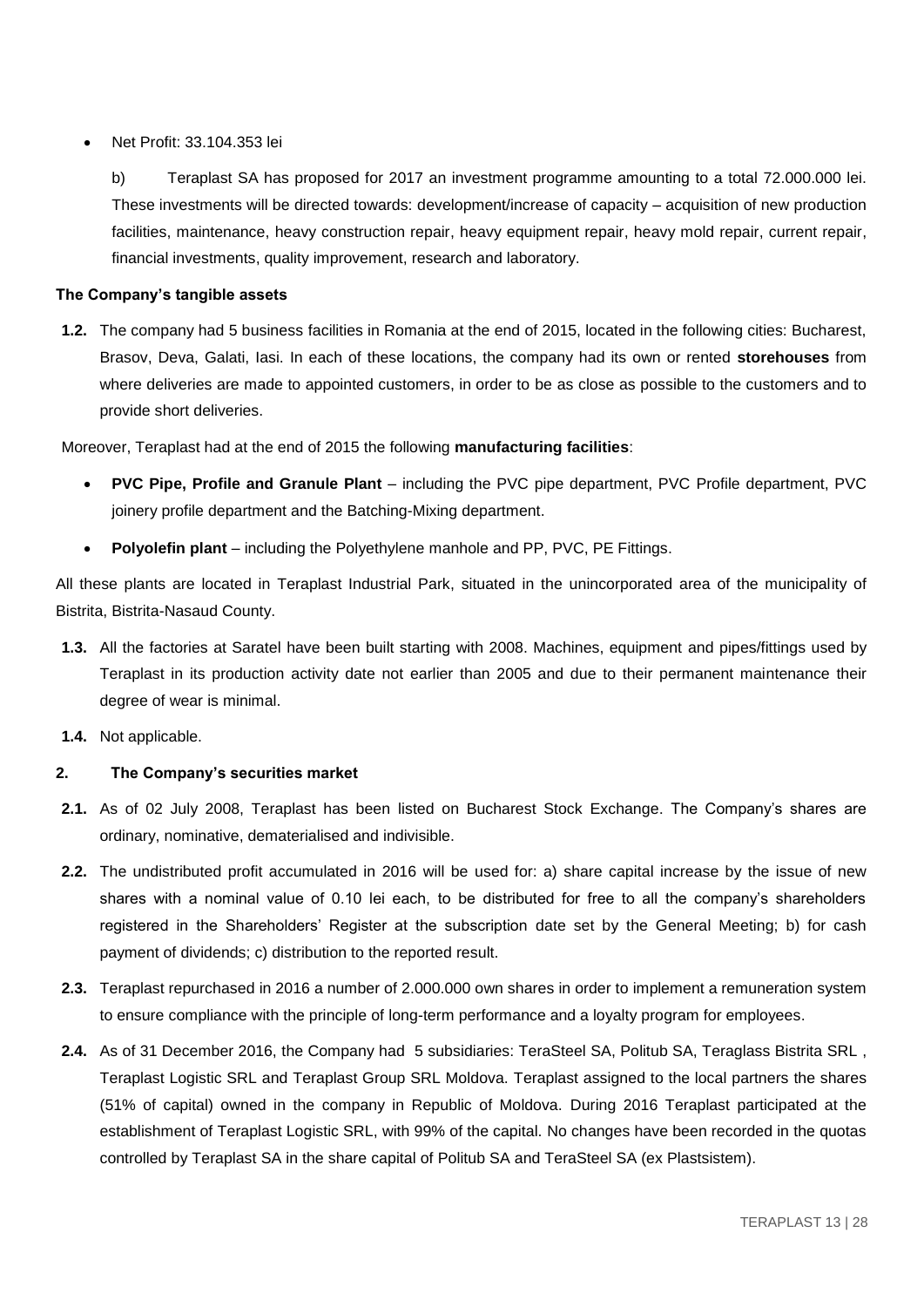As of 31 December 2016 the reporting Company held securities as participation in the following unlisted entities. Companies where Teraplast holds no participation hold, them too, no shares in the parent company Teraplast.

| Name of investment                      | <b>Activity</b>           | Location          | 2016   |
|-----------------------------------------|---------------------------|-------------------|--------|
| Trading company TeraSteel S.A.          | Production                | Bistrita, Romania | 97.95% |
| Trading company Certind S.A.            | Independent certification | <b>Bucharest</b>  | 7.50%  |
| Partnership for Sustainable Development | Joint-venture             | Bistrita, Romania | 7.14%  |
| Trading company Politub S.A.            | Production                | Bistrita, Romania | 50%    |
| Trading company Teraglass Bistrita SRL  | Production                | Bistrita, Romania | 100%   |
| Trading company Teraplast Logistic SRL  | Logistics                 | Bistrita, Romania | 99%    |
| <b>Tera Tools SRL</b>                   | Production                | Bistrita, Romania | 24%    |
| <b>Teraplast Group SRL Moldova</b>      | Trade                     | Chisinau, Moldova | 51%    |

**2.5.** Not applicable

# **3. Company Management**

#### **3.1 Directors presentation**

a) Teraplast is managed in a unitary system by a Board of Directors composed of five members appointed by the General Meeting of Shareholders by secret vote. The length of service of the Directors is one year and the Directors can be reappointed. At the date of this Report the structure of the Board of Directors is as follows:

#### **Dorel Goia – Chairman**

Mr. Dorel Goia is the main shareholder of Teraplast and he was elected in the in the Board of Directors in 2008. Mr. Goia is also Director in the Board of Directors of the companies Plastsistem SA, ACI Cluj and Parc SA and Chairman of the Board of Directors of the company Hermes SA.

#### **Magda Palfi-Tirau – Independent non-executive Director**

Mrs. Magda Palfi-Tirau has the profession of economist and she was elected in the Board of Directors of Teraplast in 2007. Mrs. Palfi-Tirau is Regional Corporate Director at Raiffeisen Bank and she is also member in the local Board of United Way Romania.

#### **Petru-Raul Ciurtin – Non-executive Director**

Mr. Petru-Raul Ciurtin has the profession of doctor and he was elected in the Board of Directors of Teraplast in 2016. Mr. Ciurtin is also Director in the company Policolor. Mr. Petru-Raul Ciurtin is the entrepreneur doctor from Ardeal who turned Albalact, an old bankrupt milk factory, into the leader of the Romanian diary market. This year Mr. Raul Ciurtin marked his exit from Albalact.

### **Razvan Lefter - Non-executive Director**

Mrs. Razvan Lefter has the profession of economist and he was elected in the Board of Directors of Teraplast in 2014, at the proposal of KJK Fund, shareholder in Teraplast with 11%. Mr. Lefter is single shareholder and Director of the company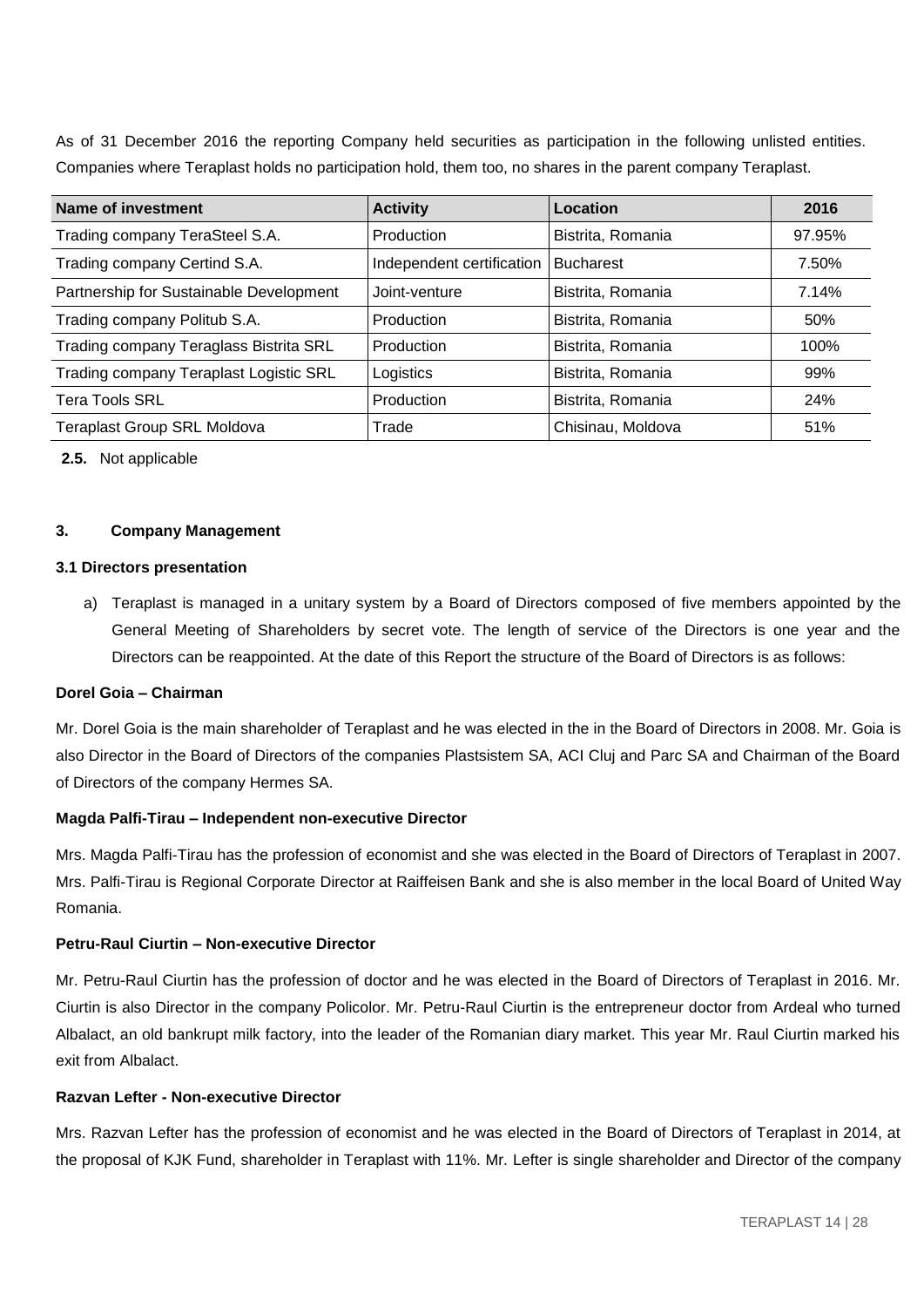RSL Capital Advisors and he is also Director in the Board of Directors of the companies Conpet Ploiesti, KJK Caramida Bucharest and Eurohold AD Sofia.

#### **Mircea Hotoleanu – Executive Director**

Mr. Mircea Hotoleanu has the profession of engineer and he was elected in the Board of Directors of Teraplast in 2016. Mr. Mircea Hotoleanu was in the last 7 years Director of the Engineering Center of Emerson Cluj. Mr. Hotoleanu has an experience of over 20 years in the industrial field, and during 2001-2009 have had several management jobs in industrial companies from Finland. Beginning with January 2017 Mr. Hotoleanu is the Chief Executive Officer of Teraplast.

b) The members of the Board of Directors are appointed within the General Meeting based on shareholders' votes according to the legal requirements. Therefore, there is no agreement or arrangement to report in this report.

c) Equity participation of directors in the company's share capital:

Dorel Goia – director, held, as of 31 December 2016, 46.78% of Teraplast S.A. share capital

d) List of persons affiliated to our trading company

| Companied consolidated in Teraplast Group as of 31 December 2016   Activity |            | Location          |
|-----------------------------------------------------------------------------|------------|-------------------|
| Plastsistem S.A.                                                            | Production | Bistrita, Romania |
| Politub S.A                                                                 | Production | Bistrita, Romania |
| Teraglass Bistrita SRL                                                      | Production | Bistrita, Romania |
| <b>Teraplast Logistic SRL</b>                                               | Logistic   | Bistrita, Romania |
| <b>Teraplast Group Moldova SRL</b>                                          | Trade      | Chisinau, Romania |

#### **3.2. Members of the executive team**

a) Teraplast's executive management is appointed by the Board of Directors, and at the date of this report it is delegated to two managers, one of whom holds the position of General Manager. The managers manage the everyday activity of the company and must provide an accurate movement of corporate information.

#### **Mircea HOTOLEANU**

**Chief Executive Officer, responsible of: organizing, directing and managing Teraplast's operations based on performance objectives and criteria provided by the Income and Expenses Budget and the Investment Program approved by the General Meeting of Shareholders.**

Born in 1964

Graduated in 1989 the Technical University of Cluj-Napoca, Faculty of Electronics and Telecommunications. In 1996 he obtained the PhD in Engineering.

During 1991-2001 he was Lecturer at Technical University of Cluj-Napoca. During 2001-2009 had several management positions in industrial companies from Finland, and during 2009-2016 managed the Engineering Center of Emerson Cluj. Since September 2016 he is member in the Board of the Executive MBA program, organized by Babes-Bolyai University of Cluj-Napoca and Hull University (UK).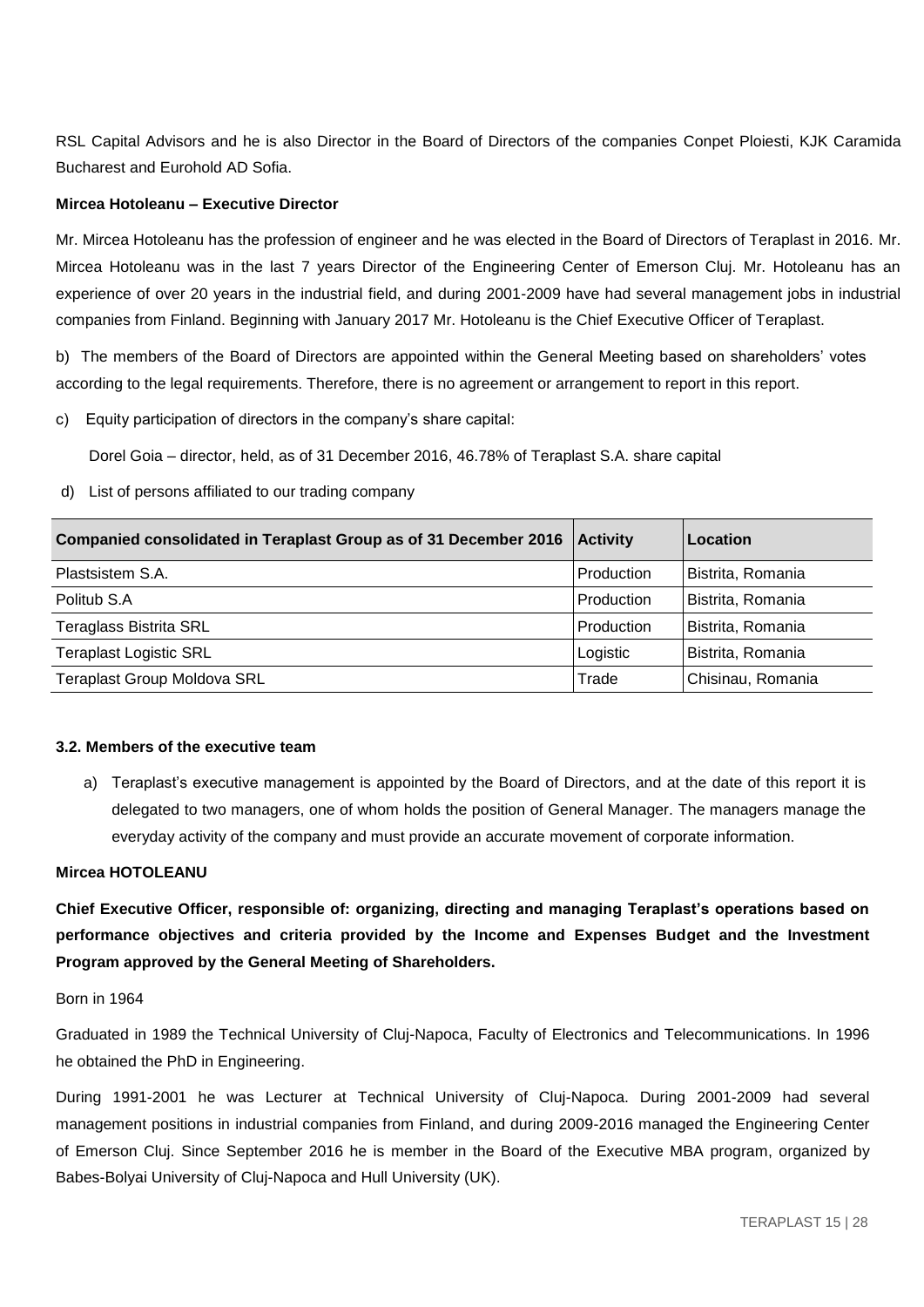In October 2016 he was elected member in the Board of Directors of Teraplast, and stating with January 2017 he is also the Chief Executive Officer of the company.

#### **Edit ORBAN**

# **Chief Financial Officer, responsible of: financial and treasury management, analysis department and department.**

#### Born in 1970

She graduated *Babes-Bolyai* University of Cluj-Napoca in 1995 as an Economist; since 2007 she has been a certified accounting expert, and a financial auditor since 2009. Mrs. Orban has joined the Teraplast team in 2008 as manager of the controlling department. In 2013, Mrs. Edit Orban was appointed Financial Manager of Teraplast and a member of our Executive Board. Currently, Ms. Orban is also occupying the roles of Financial Manager of subsidiaries TeraSteel and Teraglass.

- a) The General Manager's appointment is for 3 years, starting with 16.01.2017, whereas the Financial Manager's is valid until 14 June 2017.
- b) Senior managers are appointed by the Board of Directors and there is no agreement, arrangement or family relationship among directors and managers, that should be mentioned herein.

**4.2** For all the persons mentioned at 4.1. and 4.2. above we mention that during the past five years there has been no dispute or administrative proceedings implying their activity with the Company, or any other action pertaining to their ability to meet the requirements of their roles within the company.

#### **4.3 Corporate governance**

Teraplast has voluntarily implemented recommendations of the Corporate Governance Code of Bucharest Stock Exchange, setting out governance principles and structures mainly aimed at respecting shareholders' rights as well as at providing them fair treatment. In that sense, the Board of Directors elaborated a Regulation for Organisation and Operation, consistent with the CGC principles, thus ensuring the company's transparency and sustainable development. The Regulation for Organisation and Operation also sets out the roles corresponding to the Board of Directors, competences and responsibilities of the Board, so as to ensure observance of interests of all the company's shareholders, and not least, equal access of the shareholders, and also of potential investors to relevant information pertaining to the company.

#### **Governance structures**

For continuation of the process of implementing the principles of the Code of Corporate Governance, the General Meeting of October 2014 approved the election of a new Board of Directors made up of five directors, one of whom is independent from other significant shareholders. Enough members have been this way ensured as to guarantee the Board's efficiency to supervise, analyse and evaluate the efficiency of Teraplast's executive management, the Board's main goal as a collective body being to promote and observe the interests of the company's shareholders.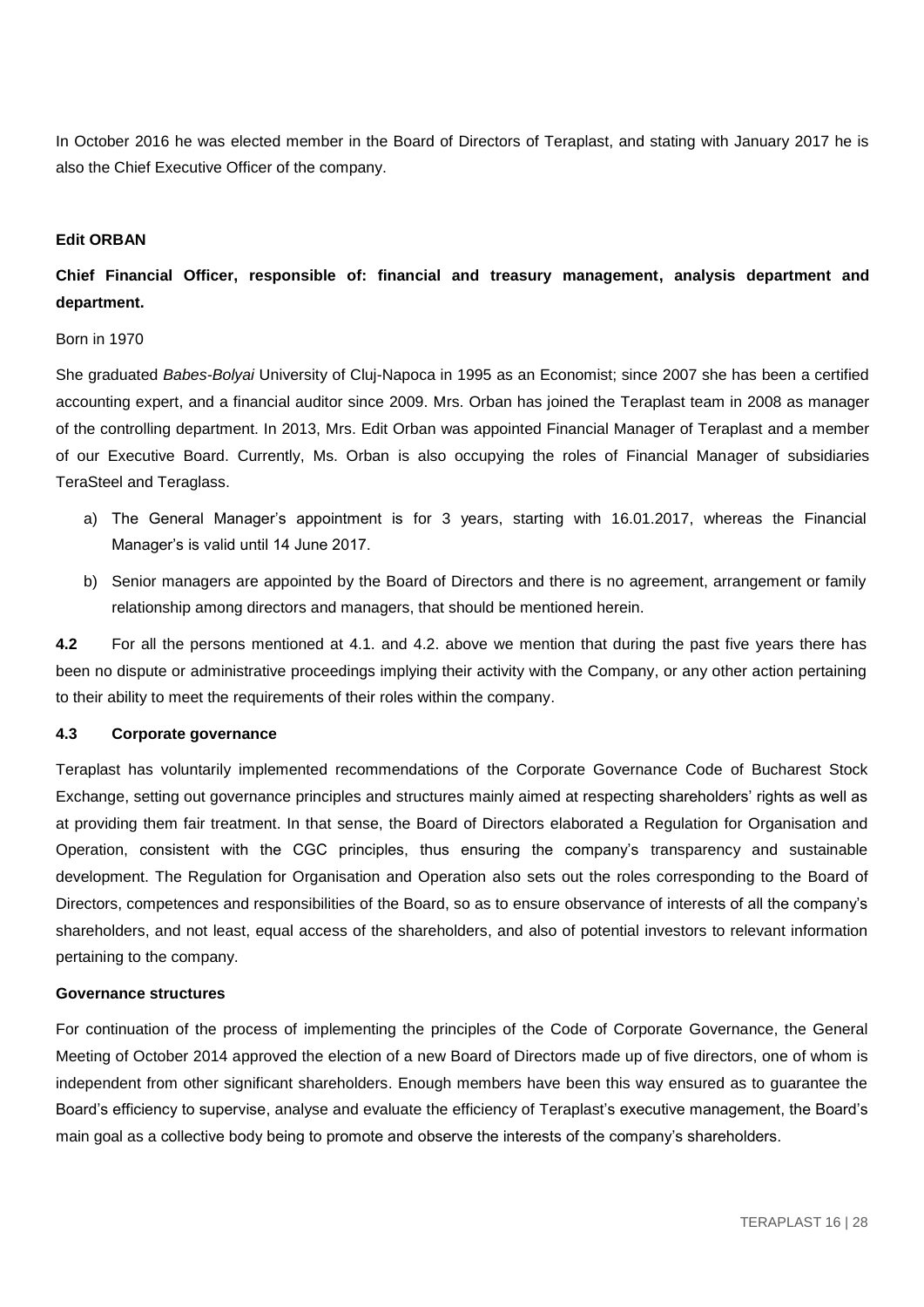The next step of the implementation process is the essential amendment of the company's Memorandum of association, endorsed by the General Meeting of Shareholders of September 2008, at which time provisions of the Memorandum were made to match regulatory documents specific to the Romanian stock market and also recommendations and principles included in Code of Corporate Governance of Bucharest Stock Exchange. One of the most important updates of the company's Charter is the amendment of chapter VI – Managers – pursuant to which the premises of a fundamental change of the company management are created, thus enabling the Board of Directors to delegate managing competencies not just to a sole manager, but to a larger number of directors, one of them being appointed general manager.

Moreover, in compliance with CGC recommendations, strict rules have been set within the company on the internal movement and disclosure to third parties of confidential documents and privileged information, a special importance being granted to data and/or information that could influence the evolution of market price of securities issued by Teraplast. In this sense specific confidentiality agreements were concluded in 2008, with the company management and executives as well as with employees who, based on their positions and/or responsibilities, have access to such confidential/privileged information.

**Teraplast's corporate organisms are organised as follows: the General Meeting of Shareholders, which is the highest decision-making body of the Company, the Board of Directors and the Executive Management. Teraplast is a company managed in a unitary system by its Board of Directors.**

#### **The General Meeting of Shareholders**

The General Meeting of Shareholders (GMS) is the leading body deciding on Teraplast's activity and regulating its economic and trading policy. GMS can be Ordinary or Extraordinary and is conducted in the Company's city or town of residence.

The General Meeting of Shareholders is convened by the Board of Directors whenever necessary. The Ordinary General Meeting meets at least once a year, within 4 months at the most from the end of the financial year, to examine the accounting balance and the profit and loss account for the previous year and to establish the business programme and budget for the ongoing year.

The General Meeting of Shareholders shall be convened by publishing the convening notice in the Official Gazette of Romania Part IV, in a popular paper in the city or town where the Company is based, in a national newspaper and in the CNVM Bulletin.

The convening shall be transmitted as a current Report to CNVM and BVB Bucharest and published on the web page of the company with at least 30 days before the date set for the Ordinary and Extraordinary General Meeting, gathered at the first calling.

Teraplast has established and is implementing internal regulations for the manner in which meetings should be organised and developed, imposing specific responsibilities for different Company structures and departments within the process of GMS organising. Such regulations are intended for the entire internal movement of documents, as well as the external process that consists in accurately informing Company's shareholders on issues pertaining to the convened meetings.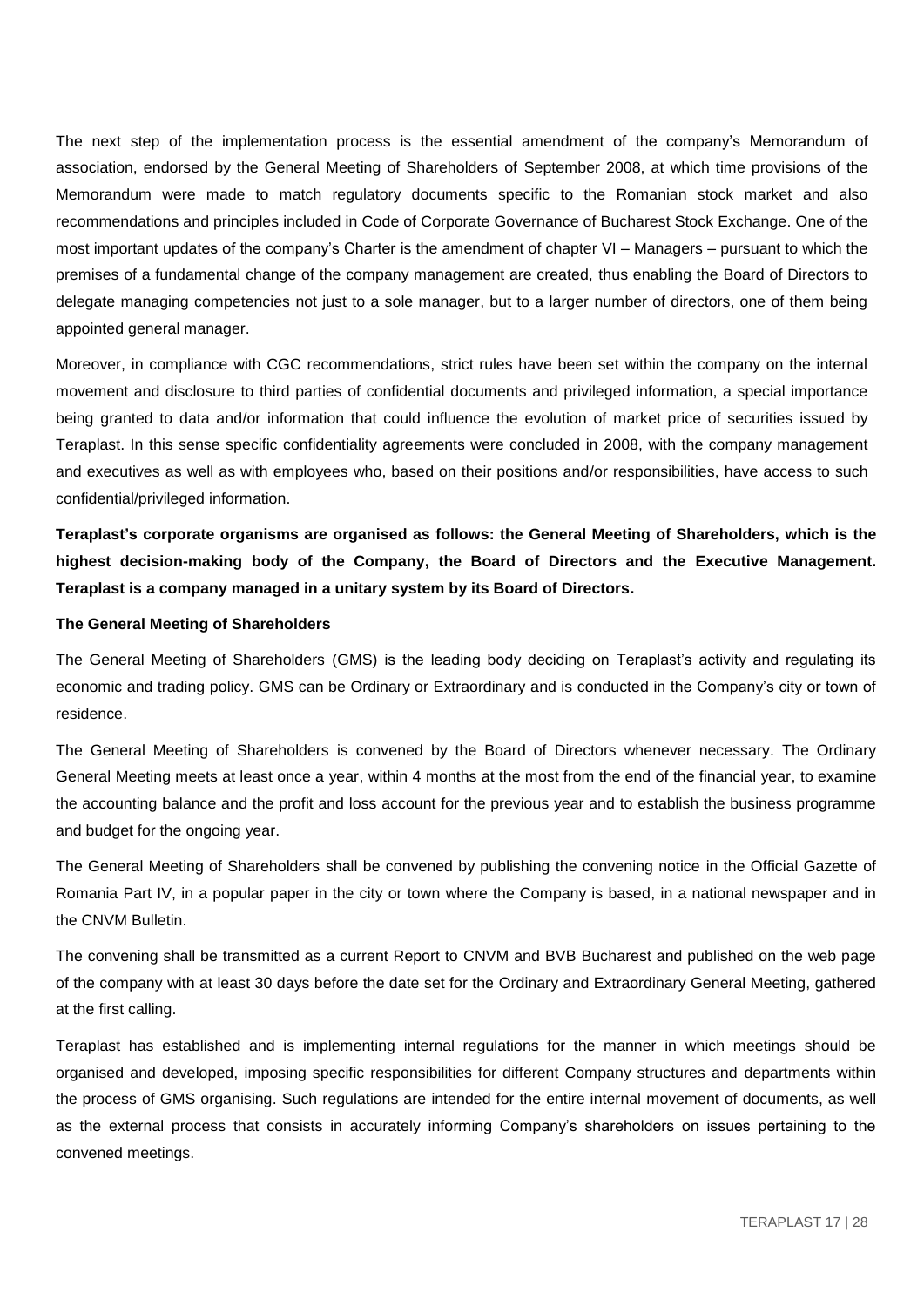# **Responsibilities of the Ordinary General Meeting (OGM) are to:**

**a.** discuss, approve or modify the annual financial reports in agreement with the reports submitted by the Board of Directors or the financial auditor, as the case may be, and to set dividends;

**b.** elect and dismiss members of the Board of Directors;

**c.** establish the remuneration due for the ongoing tax year to the members of the Board of Directors, unless established by the Memorandum of association, considering their specific duties and the company's economic situation;

**d.** decide on the management of the Board of Directors;

**e.** appoint and establish the minimum length of the audit contract, and dismiss the financial auditor;

**f.** set the income and expenses budget and the next tax year's schedule, accordingly;

**g.** decide upon pledging, hiring out or liquidating one or several of the Company's facilities;

**h.** decide to bring action against company directors and managers for damaging the company by failure to observe their responsibilities towards the Company;

# **The main responsibilities of the Extraordinary General Meeting (EGM) are:**

**a.** changing the Company's legal status;

**b.** relocating the Company's headquarters to a different county;

**c.** changing the Company's scope of activity;

**d.** increasing the share capital;

**e.** decreasing the share capital or reintegrating it by issuing new shares;

**f.** mergers or divisions;

**g.** anticipated liquidation of the Company;

**h.** conversion of nominative shares to bearer shares or bearer shares to nominative shares;

**i.** conversion of shares from one category to another;

**k.** conversion of a category of bonds to another category of bonds or to shares;

**l.** issuing bonds;

**m.** any other amendment to the Memorandum of association or any other decision for which the approval of the Extraordinary General Meeting is required;

**n.** approval of documents of purchasing, selling, exchanging or creating under warranty assets labelled as fixed assets of the company, whose value during a tax year, for each share or added up value, exceeds 20% of the total value of fixed assets, minus receivables;

**o.** approval to rent out fixed assets for periods of time exceeding one year, whose individual value or added up value as related to the same co-contractor or people jointly involved or acting exceeds 20% of the total value of fixed assets, minus receivables at the date of signing a legal document, as well as partnerships longer than a year, exceeding the same value;

The company holds a department designed for relationships to investors, responsible of applying the procedure of informing the investors/shareholders and interaction with them. The Investors Relation department can be contacted by e-mail at: [comunicare@teraplast.ro](mailto:comunicare@teraplast.ro)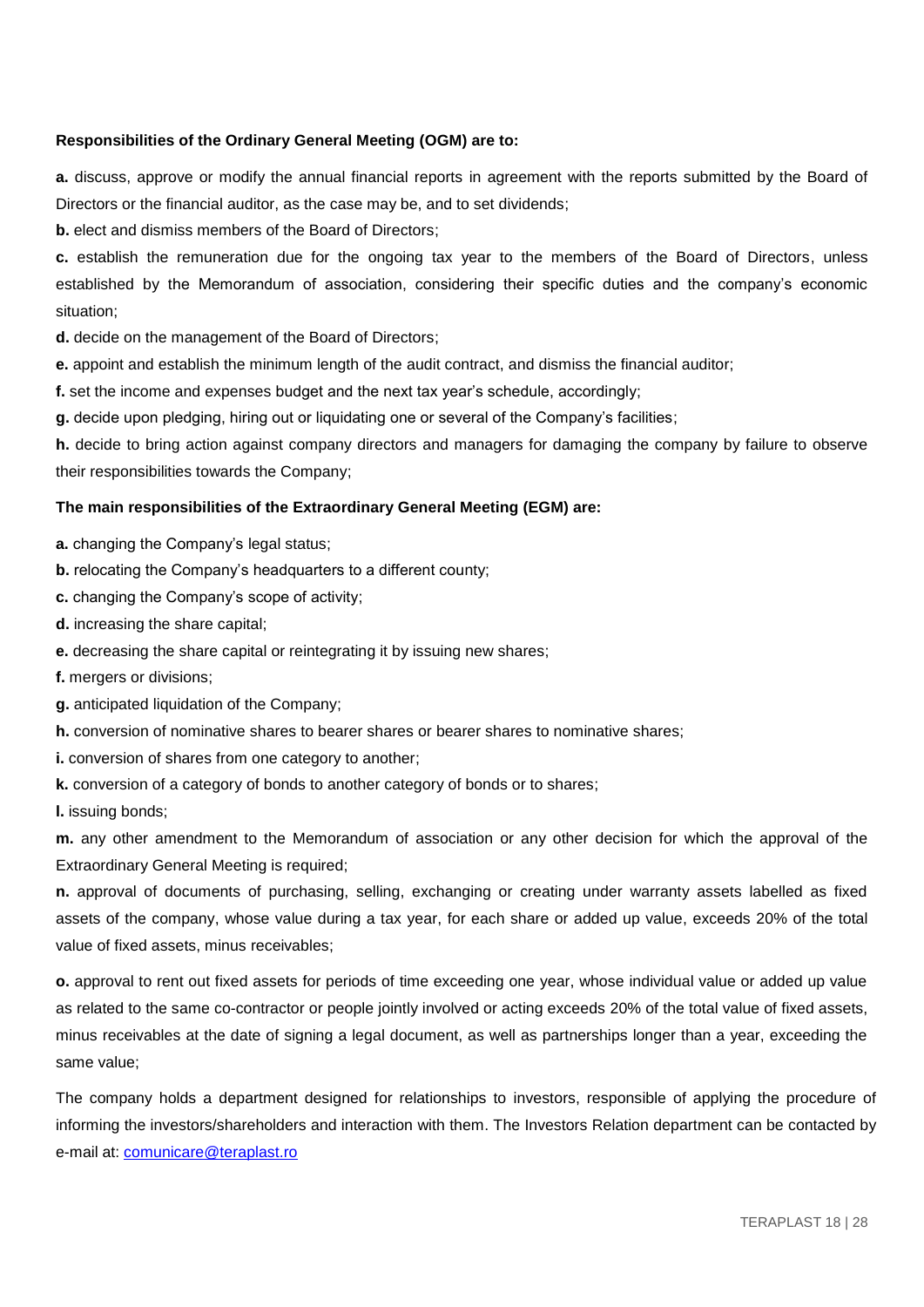In addition to the internal regulations, Teraplast is fully compliant with the legal provisions regulating the development of the General Meeting of Shareholders in case of listed companies.

#### **The Board of Directors**

The members of the Board of Directors were elected by the shareholders of Teraplast. The General Meeting of Shareholders approved in 2014 the decrease the number of the members of the Board of Directors from seven to five. In 2016, General Meeting of Shareholders elected a new structure for the Board of Directors.

The current structure of the Board of Directors is of five members, namely: Dorel Goia (President), Petru-Raul Ciurtin (Non-Executive Director), Razvan Stefan Lefter (Non-Executive Director), Magda Eugenia Palfi (Non-Executive Independent Director) and Mircea Hotoleanu (Executive Director).

#### **Responsibilities of the Board of Directors include:**

**a.** setting the main course of action and development for the Company;

**b.** establishing the accounting and financial control system and approving the financial planning;

**c.** appointing and revoking managers and establishing their remuneration considering specific responsibilities and the Company's economic situation;

**d.** supervising managers' activity;

**e.** preparing the annual report, organising General Meetings and implementing its decisions;

**f.** filing a request for the opening of the procedure of company insolvency, in line with Law no. 85/2006 on insolvency proceedings;

**g.** ensuring the management of the Company business;

**h.** approving the Company's organisation structure and staff organisation chart;

**i.** approving the creation of consultants committees, appointing members and responsibilities;

**j.** setting principles and policies of employment and dismissal of the Company's staff, including the executive managers;

**k.** setting the remuneration principles of the hired staff according the their roles and responsibilities within the Company;

**l.** approving the marketing strategy;

**m.** defining the strategy for the implementation of the approved budget;

**n.** granting shareholders access to documents and information, pursuant to legal provisions;

**o.** approval on entering into on Company's behalf any legal documents except those for which OGM/EGM approval is required, according to law;

**p.** appointing and revoking the General Manager and the other managers of the Company;

**q.** establishing the number of managers and the organisation of their activity;

**r.** concretely establishing which of the general responsibilities of the Board of Directors are delegated to managers;

**s.** representing the Company in its relationships to managers;

In 2016, the Board of Directors met almost every month, and all the directors participated in the meetings, the agenda including issues related to operating regulations of the Board of Directors and the Executive Management, as well as related to the expansion and development of Teraplast.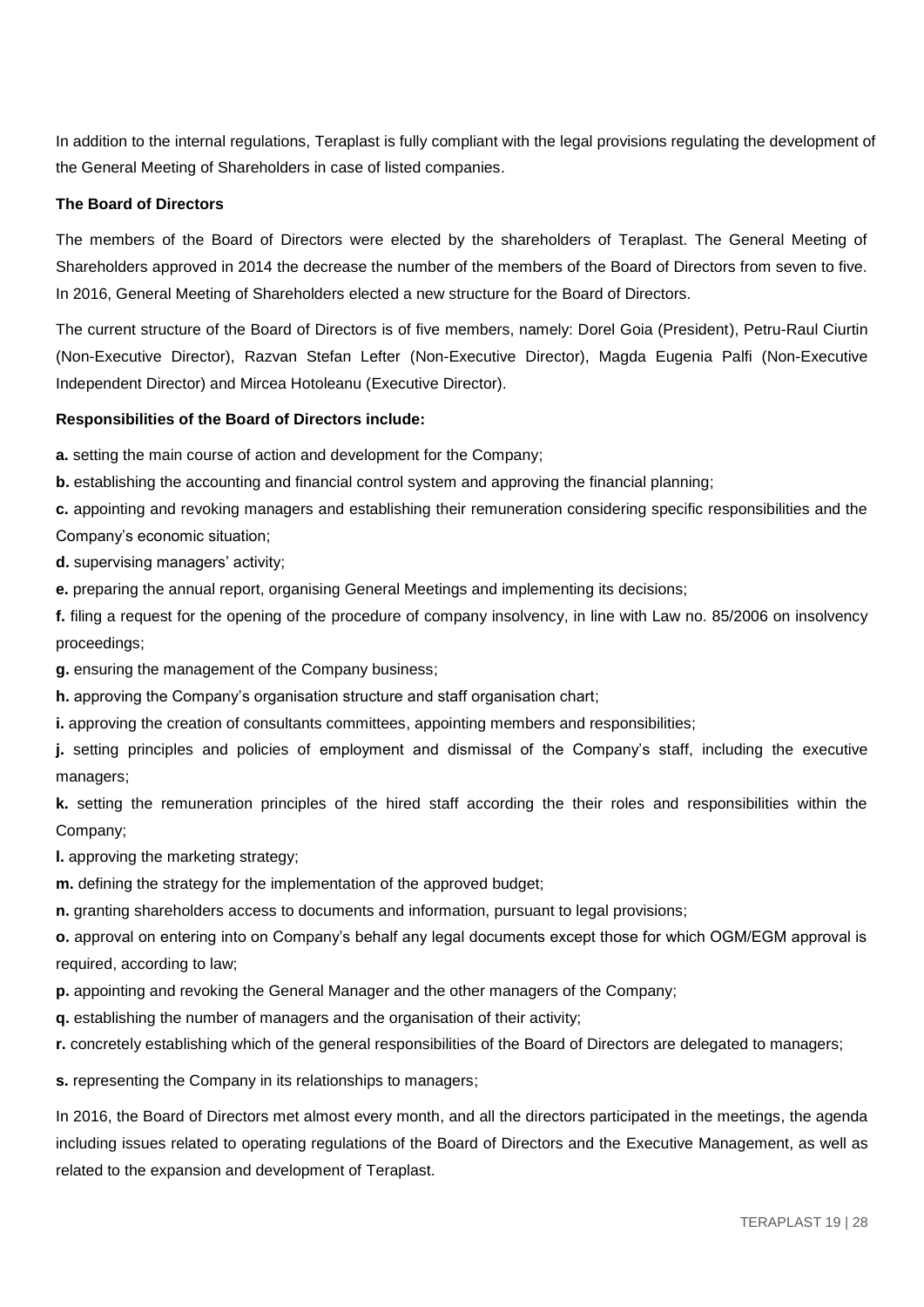Teraplast's Board of Directors has been constantly informed on the major ongoing activities conducted by the company. The most important decisions made by the Board of Directors in 2016 were:

- 1. In its **19 January 2016** meeting the Board of Directors nominated the financial services company BT Securities to represent Teraplast in the share buyback process of maximum 2,000,000 own shares. The General Meeting of Shareholders approved, in the session dated December 7<sup>th</sup> 2015, the repurchase by Teraplast SA of its own shares.
- 2. In its 4 February 2016 meeting the Board of Directors approved a "stock option plan" by which a number of Group employees will receive Teraplast SA (symbol TRP) shares. The shares of the "stock option plan" will be given to the beneficiaries for free.
- 3. In its **5 February 2016** meeting the Board of Directors approved the beginning of the buyback program by respecting and in the conditions approved in the decision no. 1 of the EGMS, dated December  $7<sup>th</sup>$  2015.
- 4. In its **10 May 2016** meeting the Board of Directors decided to put on hold until June 24th 2016, of the share buyback program, so that at the registration date established by the OGMS and the EGMS, dated April 28th 2016, regarding the dividends and the free shares, the company not to have owned shares, because they don't give the right to dividends or free shares.
- 5. In its **18 May 2016** meeting the Board of Directors decided to contract from BRD Groupe Societe Generale S.A an investment loan of LEI 13.50 million, for a period of 72 months, of which 12 months grace period, in order to finance a part of the investment plan approved for 2016.
- 6. In its **6 June 2016** meeting the Board of Directors decided to contract from Raiffeisen Bank S.A a credit line of LEI 5 million, for a period of 12 months.
- 7. In its **14 June 2016** meeting the Board of Directors decided to renew the multi-option threshold, multicurrency threshold, worth 3,300,000 Euro, from BRD - Groupe Societe Generale S.A., for a period of 12 (twelve) months.
- 8. In its **3 august 2016** meeting the Board of Directors decided to extent for 1 year the credit line worth 13,250,000 lei and the multicurrency threshold for letters of guarantee worth 1,750,000 lei, both accessed from Banca Transilvania SA.
- 9. In its **19 August 2016** meeting the Board of Directors approved the decision to file for a government assistance in order to develop an investment project in amount of LEI 65.63 million, according to the government decision no. 807/2014.
- 10. In its **29 September 2016** meeting the Board of Directors decided to establish, as sole associate, a limited liability company in Hungary. The purpose of this action is to develop Teraplast's presence on the Hungarian market and it is part of the company's strategy to increase the value of exports.
- **11.** In its **27 October 2016** meeting the Board of Directors elected Mr. Dorel Goia as President of the Board of Directors.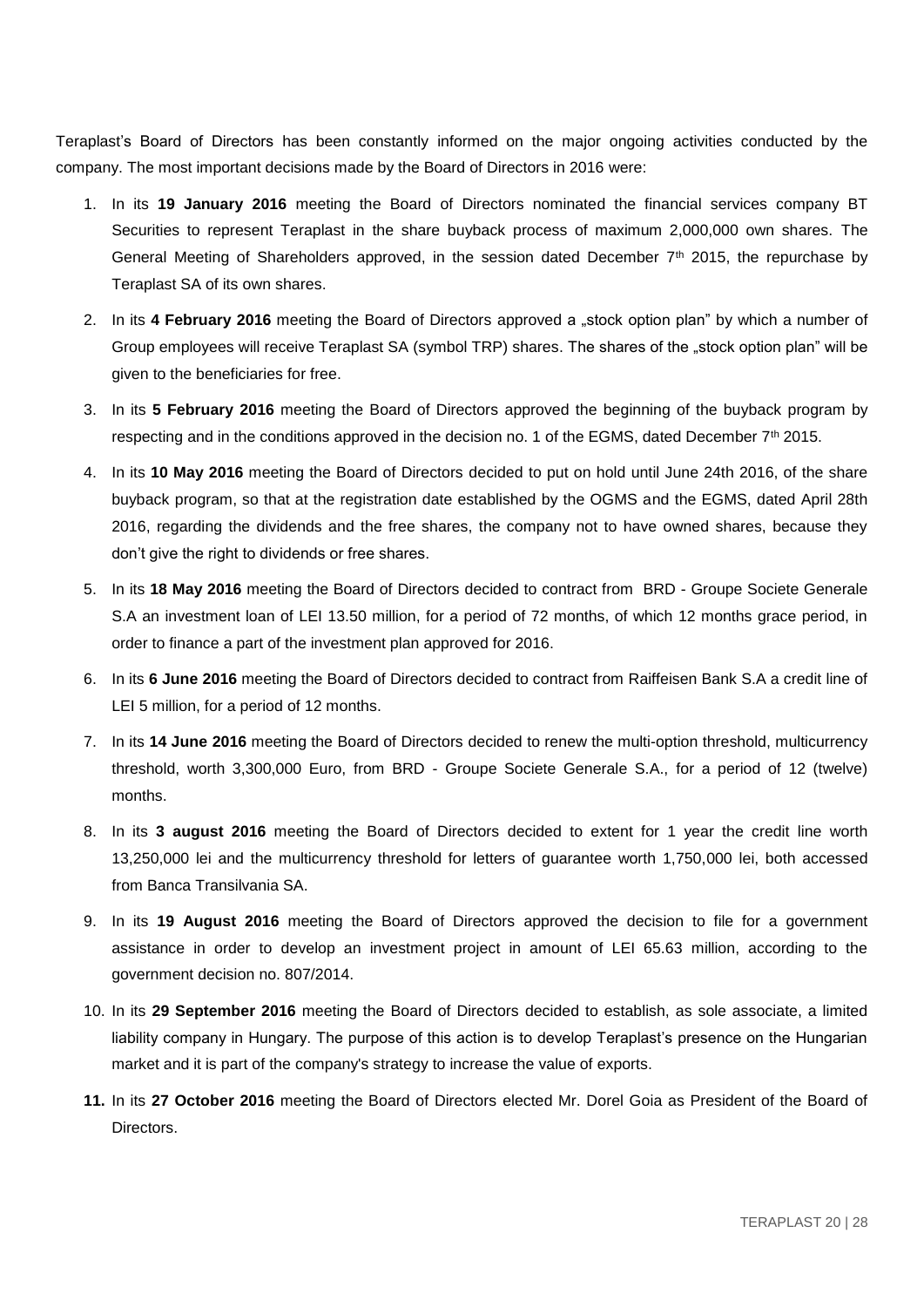- **12.** In its **27 October 2016** meeting the Board of Directors decided to inform the shareholders and the investors about the estimations regarding the achievement of the 2016 budget.
- **13.** In its **5 December 2016** meeting the Board of Directors decided to assign to the local partners the shares (51% of capital) owned in the company in Republic of Moldova.

#### **Executive Management**

The current membership of the Executive Management is the result of amendments approved by the Board of Directors and the General Meeting of Shareholders during 2017, and its purpose is to consolidate the company's corporate governance structures. The Board of Directors delegates managing roles to one or several managers.

Consequently, Teraplast's Executive Management is ensured by a General Manager (Mircea Hotoleanu) and a Financial Manager (Edit Orban).

#### **Managers' responsibilities include:**

**a)** approval of major tenancy agreements (regardless if the Company is landlord or tenant);

**b)** negotiating the collective agreement with employees' representatives;

**c)** setting the development strategy and policies of the Company, including the Company's organisational chart, and establishing operations departments;

**d)** entering into documents or deeds with third parties in the name and on behalf of the Company, in compliance with provisions of the Memorandum of Association on double signatures and the aspects reserved to the competence of the General Meeting or the Board of Directors;

**e)** employing and dismissing, setting tasks and responsibilities of the Company staff in line with the Company's employment policy;

**f)** taking every measure that may be necessary and useful for the Company management according to the daily management of each department or delegated by the General Meeting or the Board of Directors, except for those reserved to the General Meeting of Shareholders or the Board of Directors by law or the Memorandum of association; **g)** recommending to shareholders distribution of profits.

#### **Shareholders' rights**

Teraplast's commitment is to ensure equal treatment to all its shareholders. The main rights of its shareholders in relation to the General Meeting of Shareholders are detailed below.

**a) Right to minimum notice period**: The company's shareholders are informed upon the next shareholders' meeting by means of a convening notice published in the Official Gazette of Romania and in a popular national newspaper with at least 30 days before the day of the meeting; in addition, the convening shall be published on the company's web page, in Investor Relations section and shall be submitted to the National Committee for Securities and Bucharest Stock Exchange as a current report;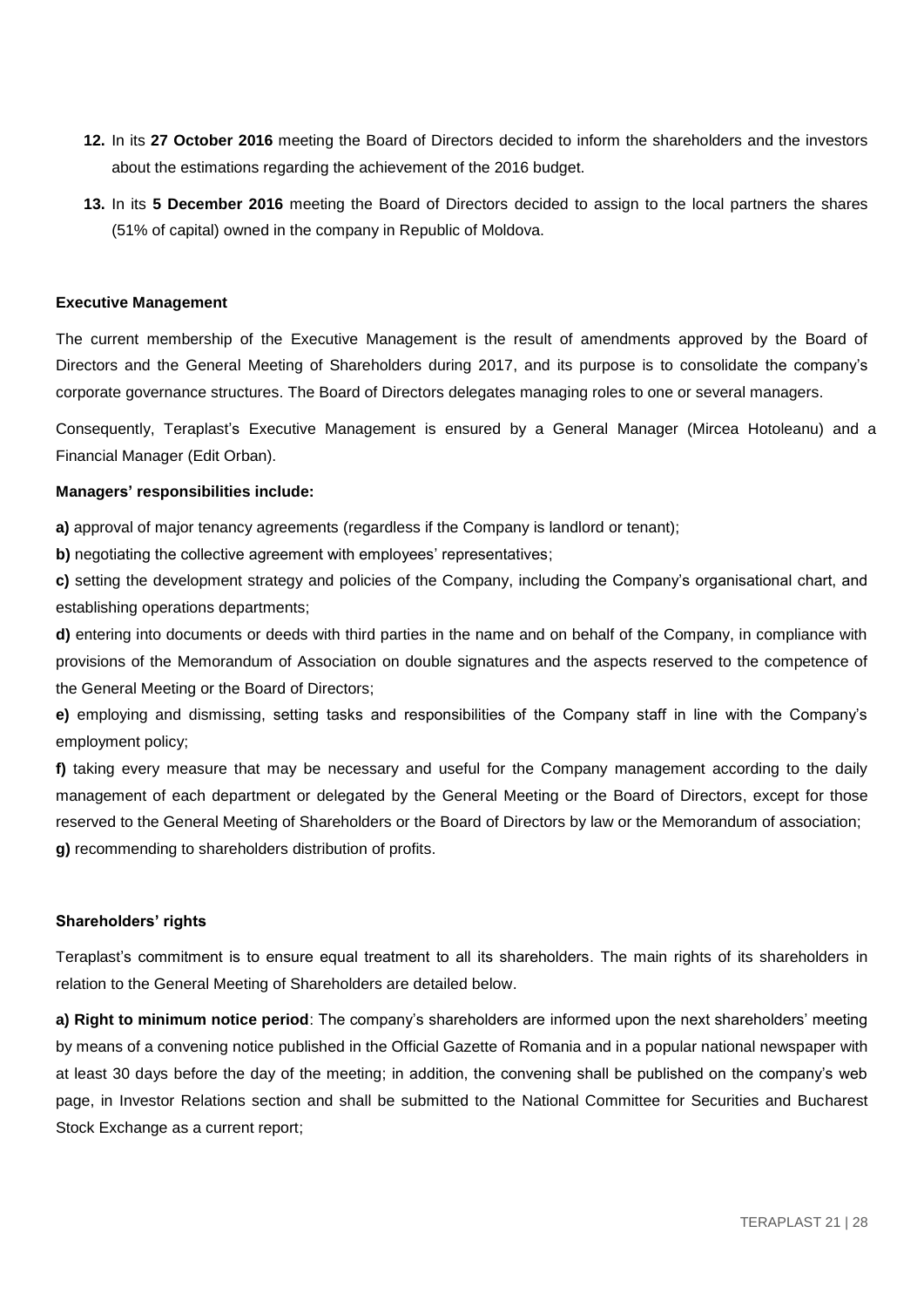**b) Right of access to information:** Teraplast shall publish any necessary documents and information on its website or to ensure that all its shareholders can exert their rights in full knowledge thereof;

**c) Right to supplement the meeting's agenda:** Teraplast shareholders representing individually or jointly with other shareholders at least 5% of the share capital can request additional issues to be added on the agenda within the limits of and as provided by the applicable laws;

**d) Right to participate in the meeting:** Shareholders registered in the shareholders' register at the reference date have the right to participate in person or by a representative in General Meetings of the Company Shareholders;

**e) Right to vote:** The Company's share capital consists of ordinary shares conferring a right to vote for each share registered on the name of a shareholder on the reference date;

**f) Right to put questions**: Any Company shareholder can ask written questions on the items of the General Meeting agenda and is entitled to get answers from Teraplast.

| Degree of compliance with the new BVB Corporate Governance Code                                                                                                                                                                                                                                                                                                                                                                                                                                                                                         | <b>Compliant</b>                             |
|---------------------------------------------------------------------------------------------------------------------------------------------------------------------------------------------------------------------------------------------------------------------------------------------------------------------------------------------------------------------------------------------------------------------------------------------------------------------------------------------------------------------------------------------------------|----------------------------------------------|
| as of 31 December 2016                                                                                                                                                                                                                                                                                                                                                                                                                                                                                                                                  | YES / NO                                     |
| A.1. Any company should hold Internal Regulations of the Board to include reference terms/<br>responsibilities of the Board and key management roles of the company and to apply, among others,<br>the general principles of this Section.                                                                                                                                                                                                                                                                                                              | <b>YES</b>                                   |
| A.2. Provisions pertaining to the management of conflicts of interest should be mentioned in the<br>Board's Regulations.                                                                                                                                                                                                                                                                                                                                                                                                                                | <b>YES</b>                                   |
| A.3. The Board of Directors should include at least five members.                                                                                                                                                                                                                                                                                                                                                                                                                                                                                       | <b>YES</b>                                   |
| A.4. The majority of the Board's members should hold non-executive roles. At least one member of<br>the Board of Directors or the Supervisory Board should be independent in case of companies<br>included in the Standard Category. Each independent member of the Board of Directors should file a<br>statement at the time of his/her appointment for election or re-election purposes, as well as upon any<br>change of their status, indicating the elements underlying the grounds of independence in terms of<br>his/her character and decision. | <b>YES</b>                                   |
| A.5. Other relatively permanent professional commitments and obligations of a member of the<br>Board, including executive and non-executive positions within the Board held by non-profit<br>companies and institutions should be disclosed to potential shareholders and investors before their<br>appointment and during it.                                                                                                                                                                                                                          | <b>YES</b>                                   |
| A.6. Any member of the Board should submit to the Board information on any relationship with a<br>shareholder holding directly or indirectly shares representing over 5% of all their rights to vote.                                                                                                                                                                                                                                                                                                                                                   | <b>YES</b>                                   |
| A.7. The company should appoint a registrar of the Board whose responsibility is supporting the<br>Board's activity.                                                                                                                                                                                                                                                                                                                                                                                                                                    | <b>YES</b>                                   |
| A.8. The declaration on corporate governance will report on any Board evaluation under the<br>direction of the Chairman or the appointing committee and, if so, it will resume the key measures<br>and changes resulting from it. The company should maintain a policy/guide on the Board's<br>evaluation on the goal, criteria and frequency of the evaluation procedure.                                                                                                                                                                              | $NO - is on its$<br>way to be<br>implemented |
| A.9. The declaration on corporate governance should include information on the number of meetings<br>of the Board and committees during the past year, directors' participation (in person and in absentia)<br>and a report of the Board and committees on their activities.                                                                                                                                                                                                                                                                            | <b>YES</b>                                   |
| A.10. The declaration on corporate governance should include information on the exact number of<br>independent members of the Board of Directors.                                                                                                                                                                                                                                                                                                                                                                                                       | <b>YES</b>                                   |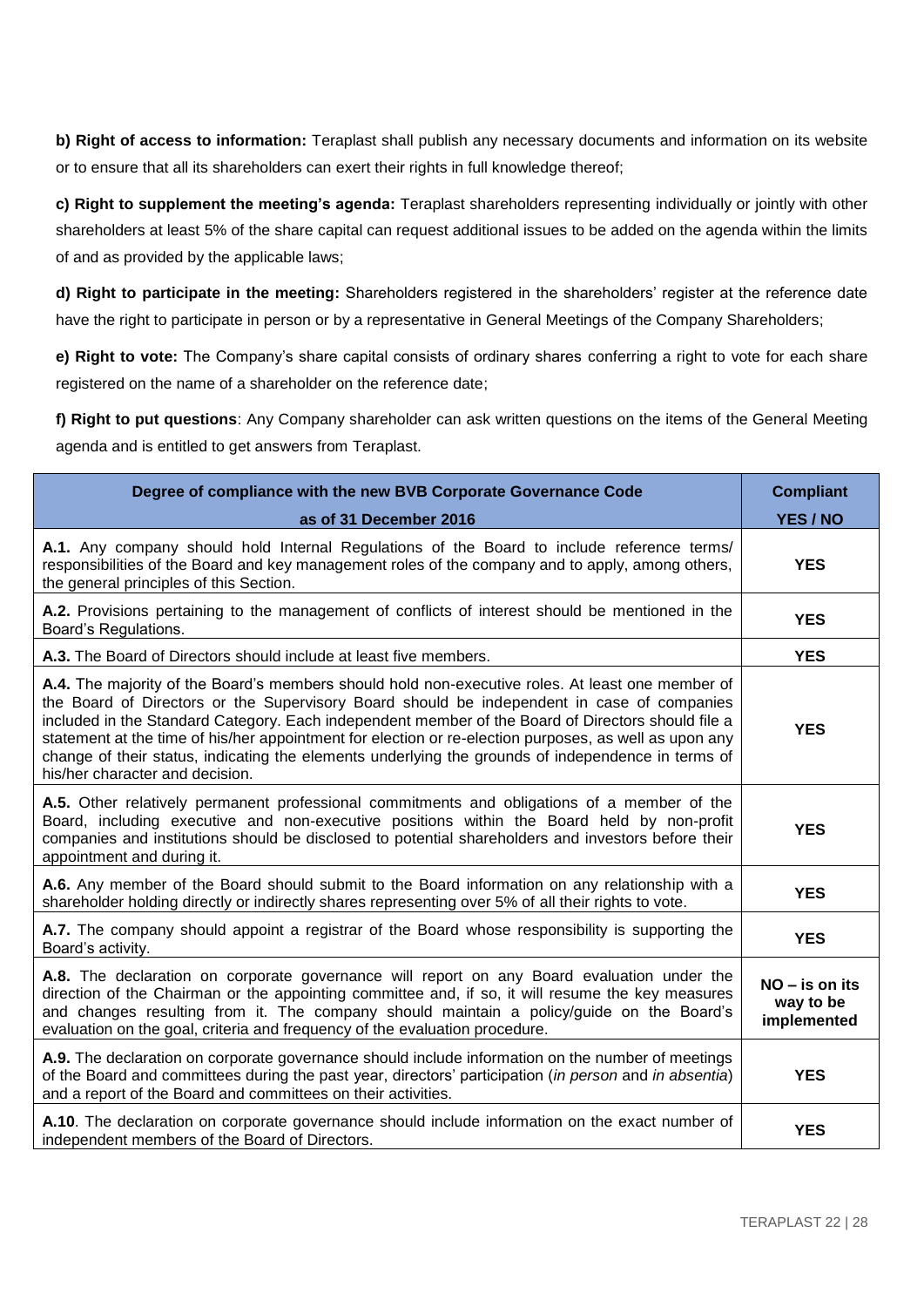**A.11.** The companies' board in the Premium Category should establish an Appointments Committee made up of non-executive members, in charge of the procedure of appointing new members of the Committee and of making recommendations to the Committee. The majority of the members of the Appointments Committee should be independent. **NO - TRP is of the standard category**

| Degree of compliance with the new BVB Corporate Governance Code                                                                                                                                                                                                                                                                                                                                                                                                                                                                                                                                 | <b>Compliant</b>                                                      |
|-------------------------------------------------------------------------------------------------------------------------------------------------------------------------------------------------------------------------------------------------------------------------------------------------------------------------------------------------------------------------------------------------------------------------------------------------------------------------------------------------------------------------------------------------------------------------------------------------|-----------------------------------------------------------------------|
| as of 31 December 2016                                                                                                                                                                                                                                                                                                                                                                                                                                                                                                                                                                          | YES / NO                                                              |
| <b>B.1</b> The Board should establish an audit committee where at least one member should be an<br>independent non-executive director. Most of the members, including the chair, should have been<br>proven to hold relevant qualification for the Committee's roles and responsibilities. At least one<br>member of the audit committee should have proven and accurate auditing or accounting experience.<br>In case of Premium companies, the audit committee should comprise at least three members and<br>the majority of the members of the Appointments Committee should be independent. | NO - internal<br>audit is<br>conducted by<br>an independent<br>entity |
| B.2. The chairman of the Appointments Committee should be a non-executive independent member.                                                                                                                                                                                                                                                                                                                                                                                                                                                                                                   | NO - internal<br>audit is<br>conducted by<br>an independent<br>entity |
| <b>B.3.</b> Within its responsibilities, the audit committee should carry out an annual evaluation of the<br>internal control system.                                                                                                                                                                                                                                                                                                                                                                                                                                                           | NO - internal<br>audit is<br>conducted by<br>an independent<br>entity |
| <b>B.4.</b> The evaluation should consider the efficiency and extent of the internal audit role, the degree of<br>adequacy of risk management reports and internal audit submitted to the audit committee of the<br>Board, the accuracy and promptness with which the Company executives settle deficiencies or<br>weaknesses identified following the internal audit and submitting relevant reports to the Board's<br>attention.                                                                                                                                                              | NO - internal<br>audit is<br>conducted by<br>an independent<br>entity |
| <b>B.5.</b> The audit committee should assess any conflict of interest pertaining to transactions of the<br>company and its agencies with the affiliated parties.                                                                                                                                                                                                                                                                                                                                                                                                                               | NO - internal<br>audit is<br>conducted by<br>an independent<br>entity |
| <b>B.6.</b> The audit committee should evaluate the efficiency of the internal audit system and the risk<br>management system.                                                                                                                                                                                                                                                                                                                                                                                                                                                                  | NO - internal<br>audit is<br>conducted by<br>an independent<br>entity |
| <b>B.7.</b> The audit committee should monitor the enforcement of legal standards of internal audit<br>generally accepted. The audit committee must receive and evaluate the reports of the internal audit<br>team.                                                                                                                                                                                                                                                                                                                                                                             | NO – internal<br>audit is<br>conducted by<br>an independent<br>entity |
| <b>B.8.</b> Whenever the Code mentions reports or analyses initiated by the audit committee, such<br>analyses should be followed by periodical reports (at least annual) or ad-hoc reports to be<br>subsequently submitted to the Board.                                                                                                                                                                                                                                                                                                                                                        | NO - internal<br>audit is<br>conducted by<br>an independent<br>entity |
| <b>B.9.</b> No shareholder can be given preferential treatment as compared to other shareholders in terms<br>of transactions and agreements concluded by the company with their shareholders and affiliates.                                                                                                                                                                                                                                                                                                                                                                                    | <b>YES</b>                                                            |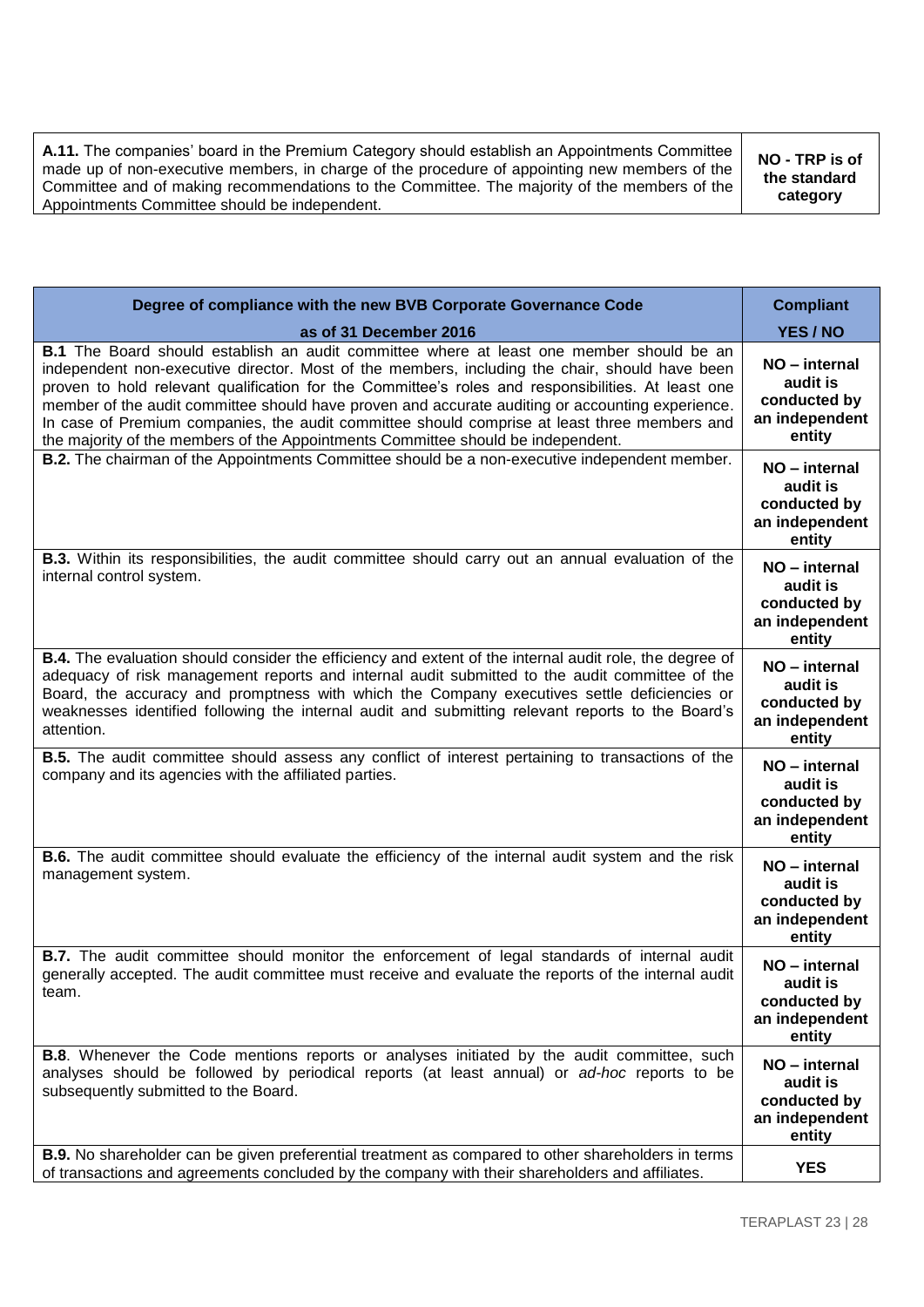| <b>B.10.</b> The Board should adopt a policy by which to ensure that any transaction of the company with<br>any of the companies with which it maintains close relationships whose value is equal or exceeding<br>5% of the company's net assets (according to the latest financial report) is approved by the Board<br>following a mandatory opinion of the audit committee. | <b>YES</b>                                                            |
|-------------------------------------------------------------------------------------------------------------------------------------------------------------------------------------------------------------------------------------------------------------------------------------------------------------------------------------------------------------------------------|-----------------------------------------------------------------------|
| <b>B.11.</b> Internal audits should be conducted by a structurally separate division (department of internal<br>audit) within the company or by employing an independent third party.                                                                                                                                                                                         | <b>YES</b>                                                            |
| <b>B.12.</b> For the purposes of ensuring the main roles of the internal audit department, the audit<br>department's functional report should be to the Board by means of an audit committee. For<br>administrative purposes and within the management's responsibility to monitor and reduce risks, the<br>audit committee must report directly to the general manager.      | NO - internal<br>audit is<br>conducted by<br>an independent<br>entity |

| Degree of compliance with the new BVB Corporate Governance Code                                                                                                                                                                                                                                                                                    | <b>Compliant</b> |
|----------------------------------------------------------------------------------------------------------------------------------------------------------------------------------------------------------------------------------------------------------------------------------------------------------------------------------------------------|------------------|
| as of 31 December 2016                                                                                                                                                                                                                                                                                                                             | YES / NO         |
| <b>C.1.</b> The company must publish on its web page its remuneration policy and include into the annual<br>report a declaration on implementing such remuneration policy during the annual period subject to<br>assessment.<br>Any essential change occurred in the remuneration policy should be published on the Company's<br>web page in time. | <b>YES</b>       |

| Degree of compliance with the new BVB Corporate Governance Code                                                                                                                                                                                                                                                                                                                                                                                                                                                                                                                                                                                                                                                                                                                                                                                                                                                                                                                                                                                                                                                                                                                                                                                                                                                                                                                                                                                                                                                                                                                                                                                                                                                                                                                                                                                                                                                                                                                                                                                                                                                                                                  | <b>Compliant</b> |
|------------------------------------------------------------------------------------------------------------------------------------------------------------------------------------------------------------------------------------------------------------------------------------------------------------------------------------------------------------------------------------------------------------------------------------------------------------------------------------------------------------------------------------------------------------------------------------------------------------------------------------------------------------------------------------------------------------------------------------------------------------------------------------------------------------------------------------------------------------------------------------------------------------------------------------------------------------------------------------------------------------------------------------------------------------------------------------------------------------------------------------------------------------------------------------------------------------------------------------------------------------------------------------------------------------------------------------------------------------------------------------------------------------------------------------------------------------------------------------------------------------------------------------------------------------------------------------------------------------------------------------------------------------------------------------------------------------------------------------------------------------------------------------------------------------------------------------------------------------------------------------------------------------------------------------------------------------------------------------------------------------------------------------------------------------------------------------------------------------------------------------------------------------------|------------------|
| as of 31 December 2016                                                                                                                                                                                                                                                                                                                                                                                                                                                                                                                                                                                                                                                                                                                                                                                                                                                                                                                                                                                                                                                                                                                                                                                                                                                                                                                                                                                                                                                                                                                                                                                                                                                                                                                                                                                                                                                                                                                                                                                                                                                                                                                                           | YES / NO         |
| <b>D.1.</b> The Company should organise an Investor Relations service – mentioning to the broad public<br>the person/s in charge or the organising company. Outside the mandatory information required by the<br>legal provisions, the company should also mention on its web page a section dedicated to the<br>Investor Relations, in Romanian and English, with any relevant information which may be of interest<br>to investors, including:<br><b>D.1.1.</b> Main corporate regulations: memorandum of association, procedures on general meetings of<br>the company shareholders;<br><b>D.1.2.</b> Professional CVs of the company's management, other professional involvement of the Board<br>members, including executive and non-executive positions in companies Boards of directors or into<br>non-profit organisations;<br><b>D.1.3.</b> Current and periodical reports (quarterly, bi-annual and annual) – at least those mentioned at<br>D.8 above – including current reports with detailed information on incompliance with this Code;<br><b>D.1.4.</b> Information concerning general meetings of shareholders: the meeting agenda and information<br>materials; procedure of electing the members of the Board; arguments supporting application<br>proposals for elections within the Board, along with the members' professional CVs; shareholders'<br>questions on agenda items and the company's replies, including adopted decisions;<br><b>D.1.5.</b> Information on corporate events, such as dividend payment and other distributions to<br>shareholders, or other events leading to acquiring or limiting a shareholder's rights, including<br>deadlines and principles applied to such operations. Such information shall be published within<br>deadlines allowing investors to adopt decisions to invest;<br><b>D.1.6.</b> Names and contact data of a person that could supply, upon request, relevant information;<br>D.1.7. Company's presentations (e.g. presentations for investors, presentations on the quarterly<br>outcome etc.), financial situations (quarterly, bi-annual, annual), audit reports and annual reports. | <b>YES</b>       |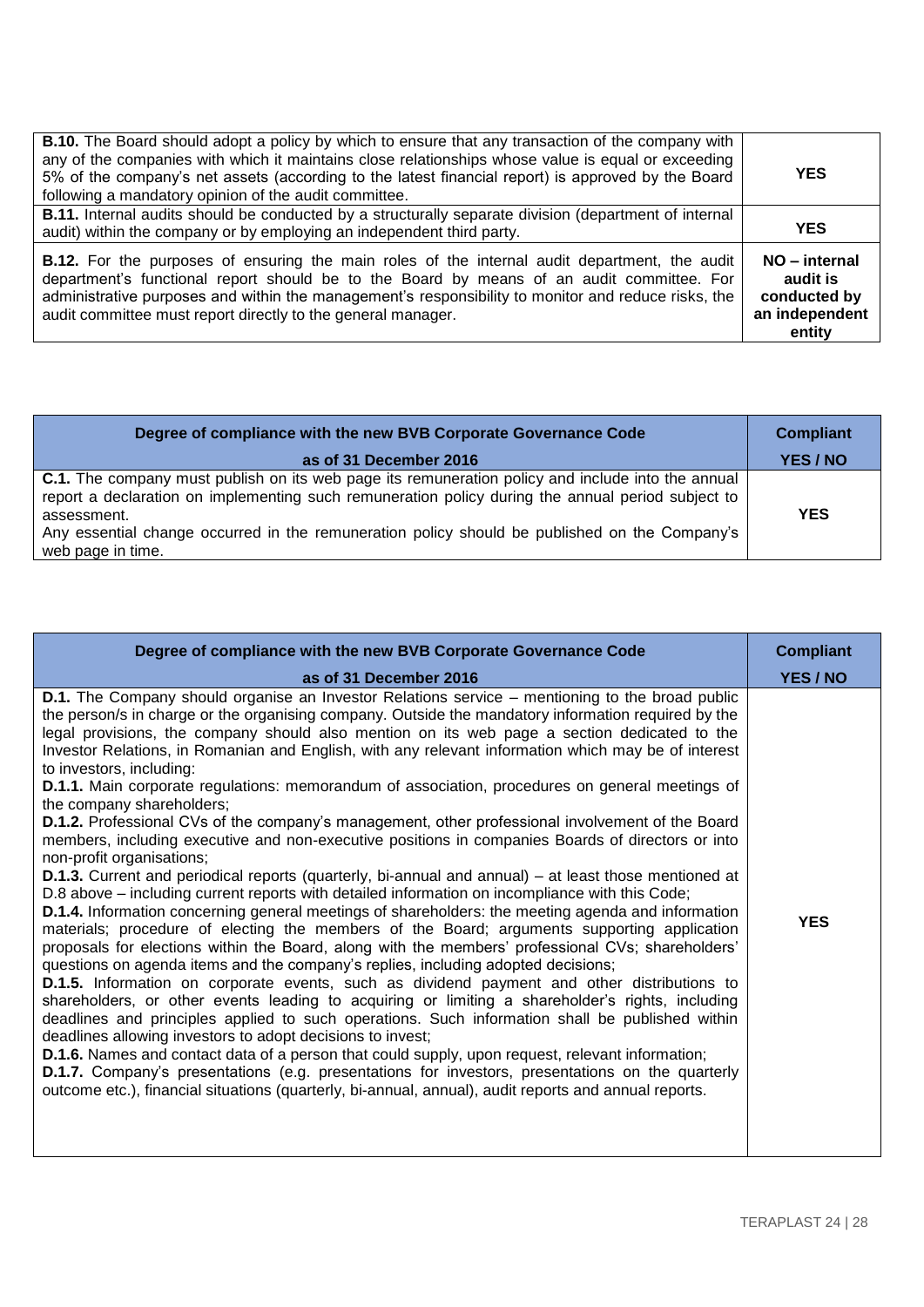| <b>D.2.</b> The company shall practice a policy on the annual distribution of dividends or other benefits to<br>shareholders. Principles of the annual policies of distribution to shareholders shall be published on<br>the company's web page.                                                                                                                                      | <b>YES</b> |
|---------------------------------------------------------------------------------------------------------------------------------------------------------------------------------------------------------------------------------------------------------------------------------------------------------------------------------------------------------------------------------------|------------|
| <b>D.3.</b> The company shall adopt a forecast policy, either public or not. The forecast policy is to be<br>published on the company's web page.                                                                                                                                                                                                                                     | <b>YES</b> |
| D.4. Rules of general meetings should not limit shareholders' participation in general assemblies and<br>exertion of their rights. Amendments to rules and regulations shall become enforceable starting from<br>the next shareholders' meeting at the earliest.                                                                                                                      | <b>YES</b> |
| D.5. External auditors will attend the general meeting when their reports are submitted within such<br>meetings.                                                                                                                                                                                                                                                                      | <b>YES</b> |
| <b>D.6.</b> The Board will present to the annual general meeting a short assessment of the systems of<br>internal control and management of significant risks, as well as opinions on matters submitted to the<br>general meeting's decision.                                                                                                                                         | <b>YES</b> |
| D.7. Any financial specialist, consultant, expert or analyst can participate in the shareholders' meeting<br>based on prior invitation from the Board. Authorised journalists can, too, participate in shareholders'<br>general meeting, unless the Chairman of the Board decides otherwise.                                                                                          | <b>YES</b> |
| <b>D.8.</b> Quarterly and bi-annual reports shall include information both in Romanian and in English on key<br>factors influencing changes in terms of sales, operational profit, net profit and other relevant financial<br>indicators, from one term to another, as well as from one year to another.                                                                              | <b>YES</b> |
| D.9. A company shall organise at least two sessions/teleconferences with analysts and investors<br>every year. Information submitted with such occasions is to be published in the investor relations<br>section of the company's web page on the date of the sessions/teleconferences.                                                                                               | <b>YES</b> |
| D.10. In the event a company displays different forms of artistic and cultural forms of expression,<br>sports activities, educational or scientific activities and considers that their impact on the company's<br>innovative character and competitiveness is a part of the company's development mission and<br>strategy, it will publish its policy on such activity in the field. | <b>YES</b> |

# **4. Financial and accounting situation**

# **a) Balance sheet elements**

| Thousand lei                                                 | 2016    | 2015    | ▲%             |
|--------------------------------------------------------------|---------|---------|----------------|
| <b>Assets</b>                                                |         |         |                |
| <b>Fixed assets</b>                                          |         |         |                |
| Tangible assets                                              | 93.329  | 90.935  | 2,63%          |
| Real estate investment                                       | 19.037  | 19.623  | $-2,98%$       |
| Intangible assets                                            | 859     | 559     | 53,66%         |
| Investment to subsidiaries and jointly controlled facilities | 11.301  | 11.256  | 0,40%          |
| Other financial fixed assets                                 | 15      | 15      | $\blacksquare$ |
| Fixed trade receivables                                      | 5.269   | 6.957   | $-24,26%$      |
| <b>Total fixed assets</b>                                    | 129.810 | 129.345 | 0,36%          |
|                                                              |         |         |                |
| <b>Current assets</b>                                        |         |         |                |
| Inventories                                                  | 42.435  | 34.327  | 23,62%         |
| Trade receivables and similar                                | 50.834  | 69.665  | $-27,03%$      |
| Prepayments                                                  | 221     | 302     | $-26,82%$      |
| Income tax payable                                           |         |         |                |
| Cash and short term deposits                                 | 117     | 0       | ۰              |
| <b>Total current assets</b>                                  | 10.690  | 11.101  | $-3,70%$       |
| <b>Total assets</b>                                          | 104.297 | 115.395 | $-9,62%$       |
|                                                              | 234.107 | 244.740 | $-4,34%$       |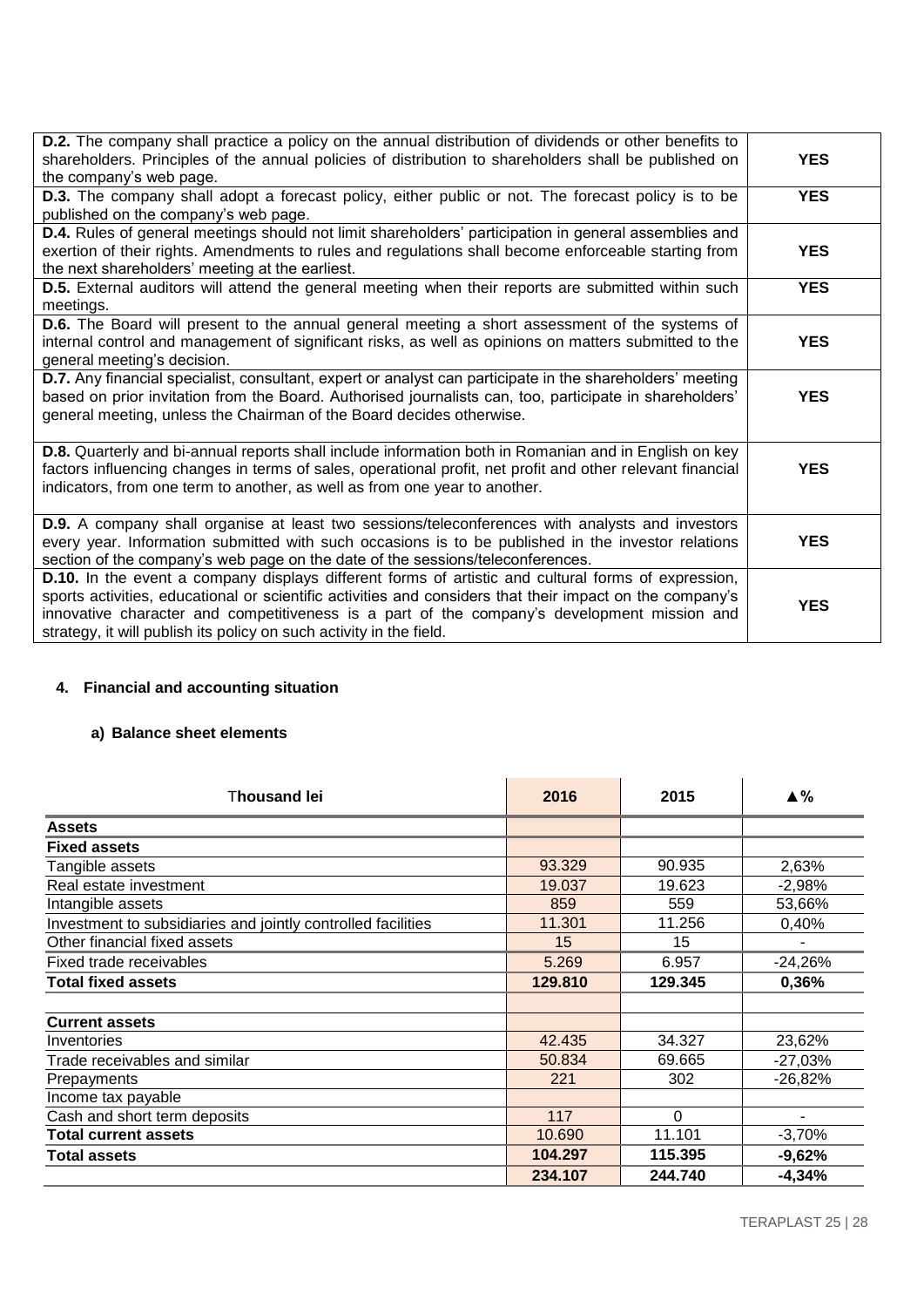| <b>Total equities and debts</b>        |          |         |            |
|----------------------------------------|----------|---------|------------|
| <b>Equity</b>                          |          |         |            |
| Total share capital, out of which:     |          |         |            |
| Subscribed capital                     | 56.643   | 28.888  | 96,08%     |
| Share capital reorganisation           | 56.643   | 28.888  | 96,08%     |
| Other elements of capital              |          |         |            |
| Share premiums                         | 451      | 950     | $-52,52%$  |
| <b>Revaluation reserve</b>             | 27.385   | 27.385  |            |
| Legal reserves                         | 17.547   | 17.046  | 2,94%      |
| Reported result                        | 7.738    | 5.444   | 42,14%     |
| <b>Total equity</b>                    | 74.559   | 71.519  | 4,25%      |
|                                        | 184.323  | 151.232 | 21,88%     |
| Long-term debts                        |          |         |            |
| Finance lease credits and loans        |          |         |            |
| Debts related to employee entitlements | 9.180    | 8.063   | 13,85%     |
| Debts related to deferred taxes        | 239      | 236     | 1,27%      |
| <b>Overall long-term debts</b>         | 2.695    | 2.948   | $-8,58%$   |
|                                        | 12.114   | 11.247  | 7,71%      |
| <b>Current debts</b>                   |          |         |            |
| Trade debts and similar                |          |         |            |
| Finance lease credits and loans        | 29.668   | 48.195  | $-38,44%$  |
| Tax on profit due                      | 5.240    | 30.077  | $-82,58%$  |
| Provisions                             | $\Omega$ | 815     | $-100,00%$ |
| <b>Total current debts</b>             | 2.762    | 3.174   | $-12,98%$  |
| <b>Total debts</b>                     | 37.670   | 82.261  | $-54,21%$  |
| <b>Total equity and debts</b>          | 49.784   | 93.508  | $-46,76%$  |
|                                        | 234.107  | 244.740 | $-4,34%$   |

# **b) Profit and loss account**

| <b>Thousand lei</b>                                                         | 2016      | 2015      | ▲%        |
|-----------------------------------------------------------------------------|-----------|-----------|-----------|
| <b>Individual income</b>                                                    | 257,296   | 267.975   | $-3,98%$  |
| Other operating income                                                      | 143       | 8.672     | $-98,35%$ |
| Variation of stocks of finished products and underway production            | 2.328     | 3.569     | $-34,77%$ |
| Raw materials, used consumables and goods                                   | (166.042) | (181.117) | $-8,32%$  |
| Employee entitlement expenses                                               | (20.513)  | (22.757)  | $-9,86%$  |
| Provisions, adjusting entries for amortisation and depreciation<br>expenses | (10.424)  | (12.161)  | $-14,28%$ |
| Earnings/loss from costs with tangible and intangible assets                | (201)     | 27        | -844,44%  |
| Earnings/loss from investment evaluation at their actual value              | 1.947     | (1.242)   | 256,76%   |
| Other operating expenses                                                    | (30.591)  | (33.154)  | $-7,73%$  |
| <b>Financial costs</b>                                                      | (3.164)   | (5.518)   | -42,67%   |
| Financial income                                                            | 14.535    | 8.208     | 77,08%    |
|                                                                             |           |           |           |
| Profit/(Loss) before tax                                                    | 45.314    | 32.502    | 39,42%    |
| (Costs)/income with tax on profit                                           | (3.802)   | (4.120)   | $-7,72%$  |
| Individual profit/(loss) of the tax year                                    | 41.512    | 28.382    | 46,26%    |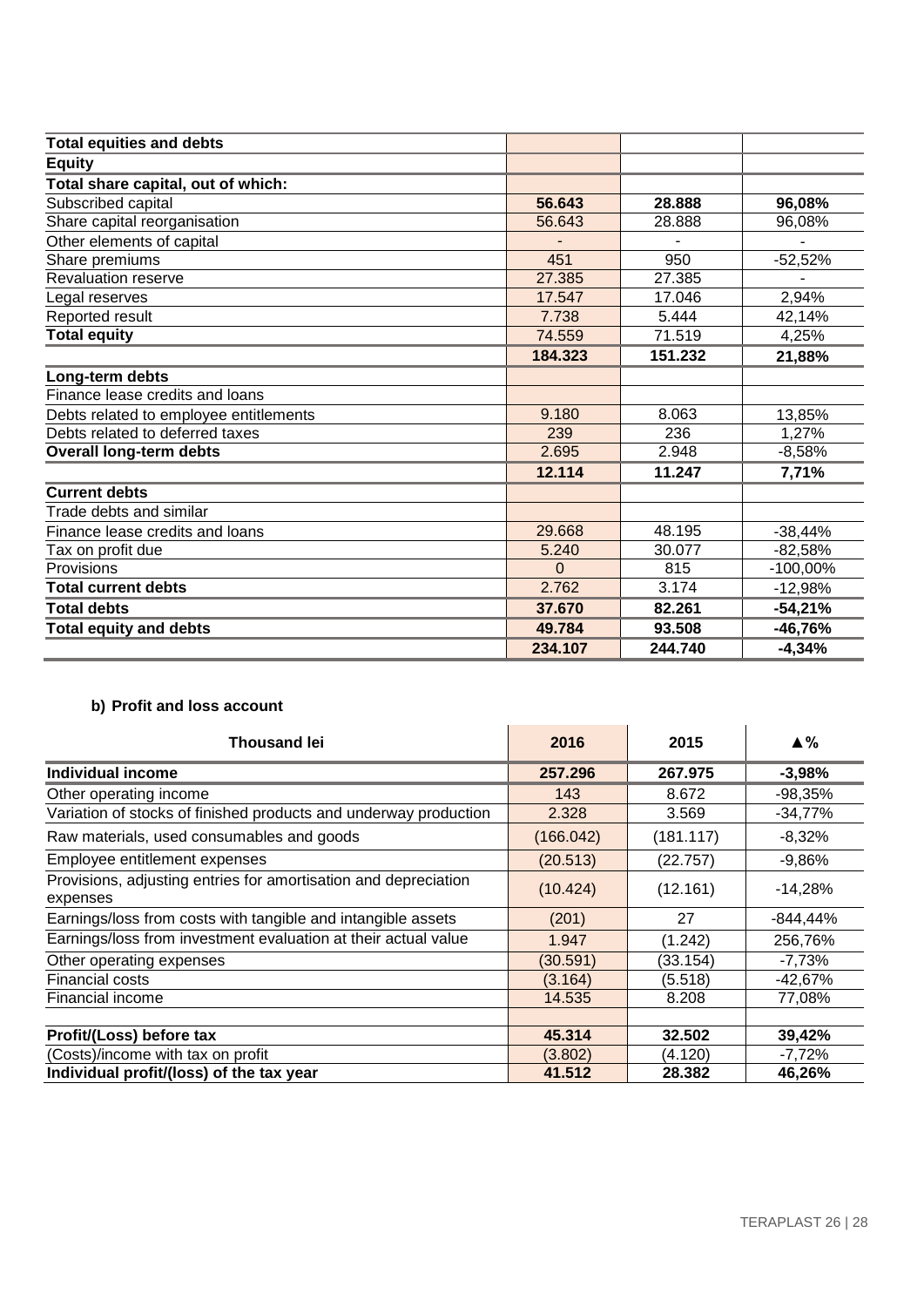# **a) Cash flow: Cash flow situation**

| Cash-flow (thousand lei)                                       | 2016           | 2015     |
|----------------------------------------------------------------|----------------|----------|
| Cash flow from operating expenses                              |                |          |
| Earnings/(Loss) before tax                                     | 45.314         | 32.502   |
| Interest expense                                               | 673            | 1.126    |
| Interest income                                                | (32)           | (10)     |
| (Loss)/Earnings from sale or transfer of fixed assets          | 242            | (28)     |
| Profit from selling the Teraglass line                         |                | (538)    |
| Earnings/(Loss) from depreciation of trade receivables         | 1.520          | 584      |
| Adjusting costs for stock depreciation provisions              | 210            | 819      |
| Long-term asset amortisation and depreciation                  | 12.340         | 12.237   |
| Fixed assets adjustments                                       | (217)          | (421)    |
| Decrease in value following re-evaluation                      | (40)           | 86       |
| Risk and expense provisions adjustment                         | (411)          | (818)    |
| Earnings/(Loss) from real estate appraisals                    | (1.947)        | 1.242    |
| Income from provisions for retirement related obligations      | $\overline{2}$ | (110)    |
| Share-based benefits                                           |                | 950      |
| Investment income                                              | (12.312)       | (5.496)  |
| Unfulfilled exchange rate differences                          | (68)           | (53)     |
| Operating subsidy income                                       |                |          |
| Increase/(Decrease) from financial instruments                 |                |          |
|                                                                | 45.274         | 42.073   |
| Circulating capital movements                                  |                |          |
| Increase/(Decrease) of trade receivables and other receivables | 18.962         | (20.237) |
| Increase/(Decrease) of stocks                                  | (8.318)        | (1.489)  |
| (Decrease)/Increase of trade debts and other debts             | (21.004)       | 3.679    |
| Cash resulting from operating activities                       | 34.914         | 24.026   |
| Paid interest                                                  | (647)          | (1.126)  |
| Tax on paid profit                                             | (4.808)        | (3.898)  |
| Net cash (used)/generated in operating activities              | 29.459         | 19.002   |
| Cash flow from investing activities                            |                |          |
| Cashed interest                                                | 32             | 10       |
| Payments corresponding to tangible and intangible assets       | (11.424)       | (15.153) |
| Payments corresponding to financial assets                     | (45)           |          |
| Cash from sale of tangible assets                              | 96             | 136      |
| Repurchase of own shares                                       | (513)          |          |
| Incomes from selling own shares                                | 21             |          |
| <b>Buying Plastsistem shares</b>                               |                | (2.056)  |
| Paid dividends                                                 | (6.892)        |          |
| Cashed dividends                                               | 12.312         | 5.496    |
| Net cash (used in) investing activities                        | (6.413)        | (11.567) |
| <b>Cash flow from financing activities</b>                     |                |          |
| Net cashing / reimbursement of loans                           | (21.959)       | 2.734    |
| Leasing payments                                               | (1.498)        | (2.526)  |